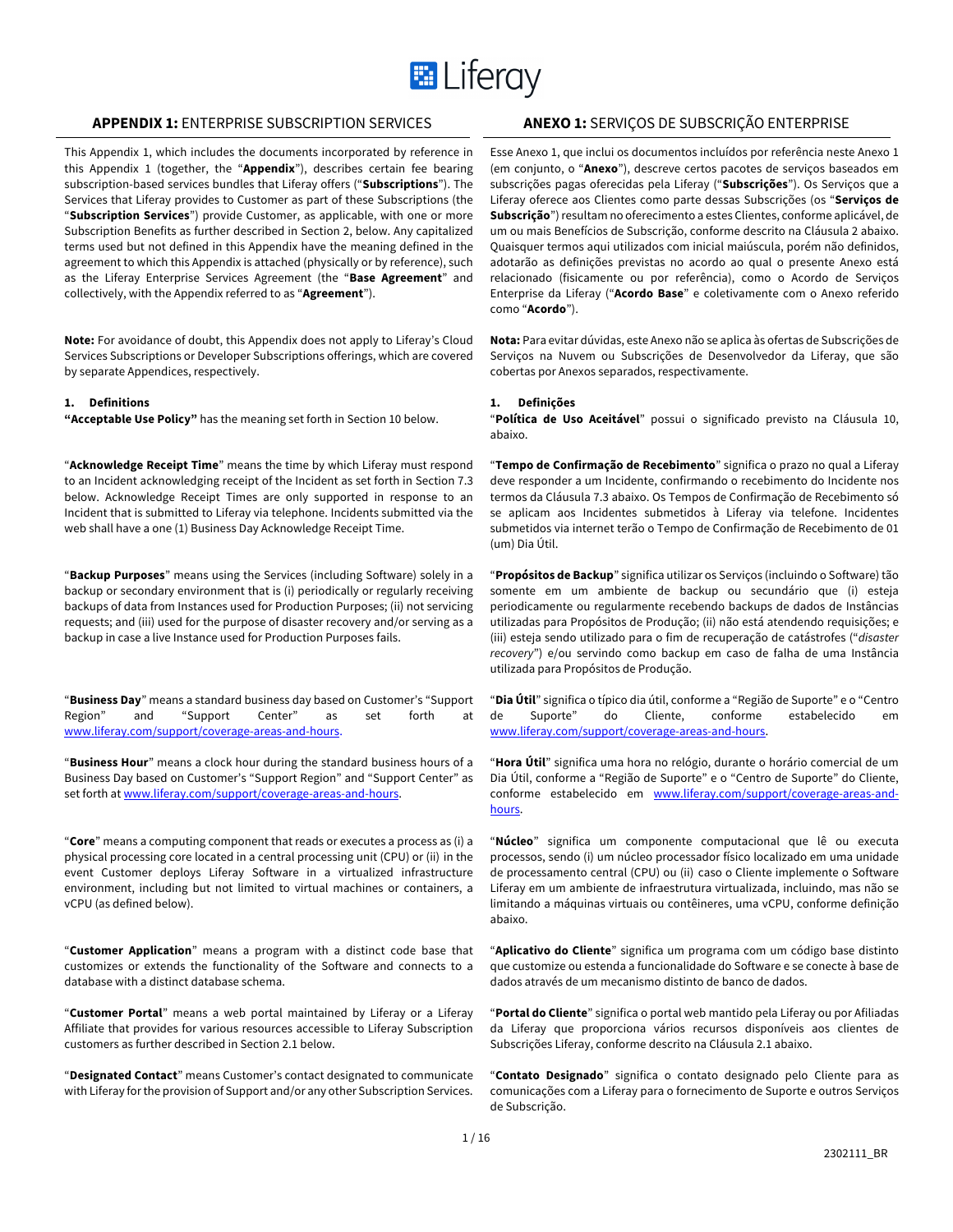

"**Designated Purpose**" means the specific use case and purpose for which Customer utilizes the Subscription Services and Software, for example Development Purposes, Production Purposes or Backup Purposes.

"**Development Purposes**" means using the Subscription Services (including any Software) for the specific purpose of building software that runs with or on the Software.

"**Documentation**" means the documentation generally made available by Liferay in conjunction with Software and the Services at dev.liferay.com and for certain Software and Services at help.liferay.com.

"**EOSL Policy**" means the End of Service Life Policy applicable to a specific Software, as identified at www.liferay.com/products/end-of-service-life.

"**Forked Software**" means modifications to the Software source code to develop a separately maintained source code program (i) with features not present in the Software source code or (ii) where modifications to the original source code of the Software are not automatically integrated with the original source code of the Software.

"**Free Liferay Subscription Apps**" are those Liferay Subscription Apps that Liferay makes available free of charge (displayed as "Free" apps).

"**Incident**" means a single, discrete technical problem that cannot be reasonably subdivided, and also that is not overly broad in scope, the severity of which shall be determined in accordance with Section 7.1.

"**Instance**" means one (1) copy of the Software.

"**Legal Assurance**" means the Legal Assurance Program set forth in Section 8.

"**Liferay Subscription Apps**" means the applications in the Liferay Marketplace made available to subscribers in the "Liferay Subscription App" category.

**"Named Individual"** means an individual tracked person with identifiable contact information accessing a Page.

"**Non**-**Production Purposes**" means using the Services (including Software) solely in a non-production environment, generally for the purposes of devintegration, testing, quality assurance, staging, and user acceptance testing but excluding Development Purposes.

"**Page**" means a webpage that is owned or operated by the Customer or by third party on Customer's behalf with a single identification address (URL) upon which Customer utilizes the Services.

"**Page View**" means a single request for a full-Page document.

"**Plan**" means a certain allotment of Named Individuals and Page Views.

"**Propósito Específico**" significam as situações de uso e propósito específico para as quais o Cliente utiliza os Serviços de Subscrição e o Software, por exemplo, Propósitos de Desenvolvimento, Propósitos de Produção ou Propósitos de Backup.

"**Propósitos de Desenvolvimento**" significa utilizar os Serviços de Subscrição (incluindo qualquer Software) para o propósito específico de desenvolver software executável com ou sobre o Software.

"**Documentação**" significa a documentação normalmente disponibilizada pela Liferay em conjunto com o Software e os Serviços em dev. liferay.com e para certos Softwares e Serviços em help.liferay.com.

"**Política EOSL**" significa a Política de Fim de Vida Útil aplicável a um Software específico, como identificado em www.liferay.com/products/end-of-servicelife.

"**Software Derivado**" significa modificações no código-fonte do Software para desenvolver um programa com código-fonte mantido separadamente (i) com recursos não presentes no código-fonte do Software ou (ii) onde modificações no código-fonte original do Software não são automaticamente integradas ao código fonte original do Software.

"**Aplicativos de Subscrição Gratuita Liferay**" são aquelas Subscrições de Aplicativos Liferay disponibilizados pela Liferay sem a cobrança de encargos (exibidos como aplicativos "gratuitos").

"**Incidente**" significa um problema técnico específico e individual que não possa ser razoavelmente subdividido, e também que não seja excessivamente amplo em escopo, cuja severidade será determinada de acordo com a Cláusula 7.1.

"**Instância**" significa 01 (uma) cópia do Software.

"**Garantias Jurídicas**" significa o Programa de Garantias Jurídicas estabelecido na Cláusula 8.

"**Aplicativos de Subscrição Liferay**" significam os aplicativos presentes no Liferay Marketplace disponibilizados aos assinantes na categoria "Aplicativos de Subscrição Liferay".

"**Indivíduo Nomeado**" significa uma pessoa rastreada individualmente com informações de contato identificáveis acessando uma Página.

"**Propósitos de Não-Produção**" significa utilizar os Serviços (inclusive o Software) exclusivamente em um ambiente não-produtivo, geralmente para propósitos de integração ou desenvolvimento, testes, garantia de qualidade, montagem, e testes de aceitação pelo usuário, excluindo as situações que se encaixam no conceito de Propósitos de Desenvolvimento.

"**Página**" significa uma página da web pertencente ou operada pelo Cliente ou por terceiros em nome do Cliente com um único endereço de identificação (URL) no qual o Cliente utiliza os Serviços.

"**Visualização de Página**" significa uma única solicitação para um documento de Página inteira.

"**Plano**" significa uma certa atribuição de Indivíduos Nomeados e Visualizações de Página.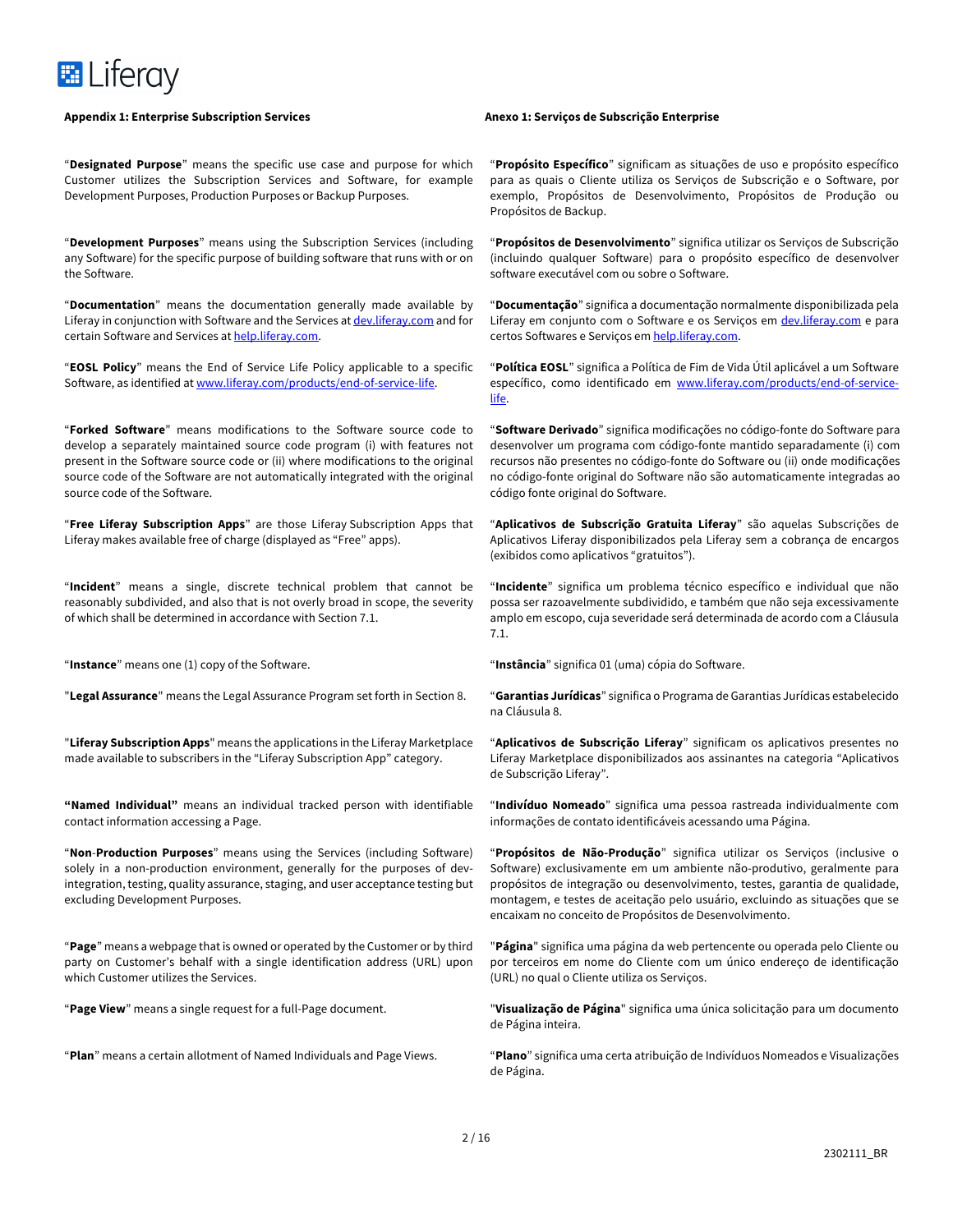

"**Production Purposes**" means using the Services (including any Software) in a production environment, generally to service live requests and to use live data and Software.

"**Services**" as defined in the Base Agreement shall for the purposes of this Appendix mean Subscription Services.

"**Sizing**" means the sizing of an Instance, which is determined by the number of Cores or vCPUs that will be accessible by each Instance.

"**Software**" or "**Liferay Software**" means the software and corresponding Documentation that Liferay makes available for download as part of Subscription Services. Software shall not include third-party software applications that are made available through the Liferay Marketplace located at www.liferay.com/marketplace ("**Third-Party Marketplace Apps**"), Third-Party Software or generally available open source projects such as any Liferay branded community edition of the Software and/or other community projects.

"**Subscription Benefit(s)**" means one or more of the defined benefits described in Section 2 below.

"**Subscription Term**" has the meaning defined in Section 5 below.

"**Support (Service) Level**" means the level of Support (e.g. Gold or Platinum) for a specified scope of Support as described in Section 7 below and specified in an Order Form.

"**Terms of Service**" has the meaning set forth in Section 10 below.

"**Third-Party Software**" means any software program, computer code, programming libraries, application programming interfaces, or other materials, (i) the intellectual property rights of which are not owned by Liferay or its Affiliates and (ii) which is not licensed to Customer under the EULAs set forth in the Base Agreement or this Appendix, but is licensed subject to the applicable license terms and conditions set forth in a file accompanying the Software (and for certain Software also at www.liferay.com/third-party-software).

"**Unit**" means the unit that is used to measure Customer's use of the Subscription Services as set forth in Section 6 or as agreed by the parties in an Order Form.

"**Updates**" means any and all software fixes, updates, upgrades, enhancements, additions, corrections, modifications, new versions and releases, when and if they are made available.

"**Users**" means any person, including Customer's and/or its Affiliates employees, contractors, advisors, or employees or contractors of a third party, including any IT service providers, used by the Customer, registered to access and use the Services on behalf of the Customer.

"**Virtual CPU**" or "**vCPU**" means a virtual machine's or container's virtual processor to which a physical CPU is assigned, in whole or in part. For the avoidance of doubt, in the event of simultaneous multithreading in the same physical CPU, each Thread will be considered a vCPU.

"**Web Based Services**" means portals, websites, web pages, documents, discussion groups, blogs, applications and other interactive and cloud based

"**Propósitos de Produção**" significa utilizar os Serviços (incluindo qualquer Software) em um ambiente de produção, geralmente para atender requisições efetivas e usar dados e Software reais.

"**Serviços**", conforme definido no Acordo Base, deve significar, para os fins desse Anexo, os Serviços de Subscrição.

"**Tamanho**" significa o tamanho de uma Instância, o qual é determinado pelo número de Núcleos ou de CPUs Virtuais (vCPUs) que serão acessadas por cada Instância.

"**Software**" ou "**Software Liferay**" significa o software e a Documentação correspondente que a Liferay disponibiliza para download como parte dos Serviços de Subscrição. O conceito de Software não deve incluir aplicativos de software de terceiros disponibilizadas através do Liferay Marketplace, localizado no endereço www.liferay.com/marketplace ("**Aplicativos de Terceiros no Marketplace**"), Software de Terceiros ou projetos open source disponíveis à comunidade em geral, tais como quaisquer Softwares "community edition" da Liferay e/ou outros projetos comunitários.

"**Benefício(s) da Subscrição**" significa um ou mais dentre os benefícios definidos descritos na Cláusula 2 abaixo.

"**Prazo da Subscrição**" tem o significado definido na Cláusula 5 abaixo.

"**Nível (de Serviços) de Suporte**" significa o nível de Suporte (por exemplo Gold ou Platinum) para um escopo específico de Suporte, conforme descrito na Cláusula 7 abaixo e detalhado em um Formulário de Pedido.

"**Termos de Serviços**" tem o significado estabelecido na Cláusula 10 abaixo.

"**Software de Terceiros**" significa qualquer programa de software, código de computador, bibliotecas de programação, interfaces de programação de aplicativos, ou outros materiais, (i) cujos direitos de propriedade intelectual não sejam de titularidade da Liferay ou suas Afiliadas e (ii) que não esteja licenciado ao Cliente pelos Contratos de Licença para Usuário Final (EULA) especificados no Acordo Base ou neste Anexo, mas é licenciado sujeito aos termos e condições de licença aplicáveis em um documento anexo ao Software (e, para alguns Softwares, também listados em www.liferay.com/third-partysoftware).

"**Unidade**" significa a unidade utilizada para medir o uso dos Serviços de Subscrição por parte do Cliente, conforme descrito na Cláusula 6 ou conforme acordado pelas partes em um Formulário de Pedido.

"**Atualizações**" significam toda e qualquer correção no software, atualizações, melhorias, aprimoramentos, adições, correções, modificações, novas versões e lançamentos, quando e se eles forem disponibilizados.

"**Usuários**" significa qualquer pessoa, incluindo funcionários do Cliente e/ou de suas Afiliadas, prestadores de serviços, consultores, funcionários ou prestadores de serviços de terceiros, incluindo quaisquer provedores de serviços de TI, usados pelo Cliente, registrados para acessar e usar os Serviços em nome do Cliente.

"**CPU Virtual**" ou "**vCPU**" significa um processador virtual de uma máquina virtual ou contêiner, ao qual uma CPU física esteja associada, no todo ou em parte. Para evitar dúvidas, no caso de *multithreading* simultâneo na mesma CPU física, cada *Thread* será considerado uma vCPU.

"**Serviços Baseados na Web**" significa portais, sites, páginas da Web, documentos, grupos de discussão, blogs, aplicativos e outros serviços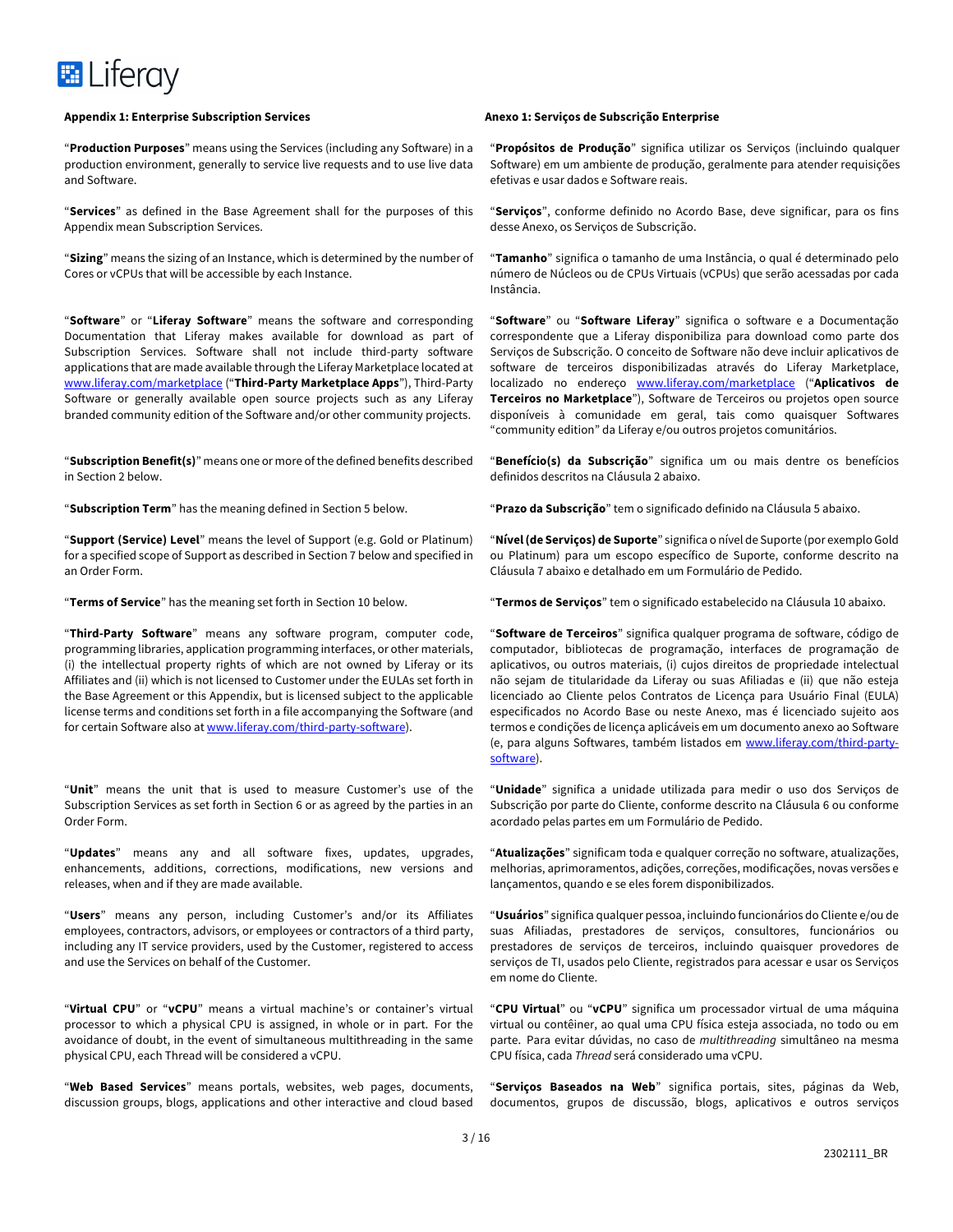

services made accessible to the Customer by Liferay for Customer's use and consumption within the scope of certain Subscriptions, such as for example, but without limitation, Liferay's Customer Portal, Liferay's support application, or Liferay Analytics Cloud Services.

#### **2. Benefits of Subscription Services**

Each Subscription offering provides Customer with one or more of the following standardized benefits described in the subsections of this Section 2 (each, a "**Subscription Benefit**"). The specific Subscription Benefits included in a Subscription are as identified in Schedule 1.A.

### **2.1. Access to the Customer Portal**

"**Customer Portal Access**" means the provision of access to Liferay's Customer Portal during the Subscription Term. Liferay's Customer Portal provides Customer access to an expanding knowledge base, support information, compatibility information, checklists, FAQs, patching tools, security updates, newsletters, as well as access to all available versions of Liferay Software throughout their respective life cycle as set forth in Section 8 below (and the applicable Third-Party Software) for electronic download from Liferay's Customer Portal and, if applicable, access to certain other Web Based Services ("**Customer Portal Access**"). The applicable Software made available through Customer Portal for each Subscription is specified in the applicable Schedule identified in Table 6 below. The Software is governed by one or multiple End User License Agreement(s) ("**EULAs**") identified in Schedule 1.A.

#### **2.2. Maintenance**

"**Maintenance**" means the provision of Updates for Liferay Software, which Liferay makes available from time to time via electronic download from Liferay's website and Updates to Web Based Services ("**Maintenance**").

# **2.3. Support**

"**Support**" means technical product support provided by Liferay to Customer for submitted Incidents as further described in Section 7, below. Support is provided through Liferay's web based issue tracker that allows Customer to submit Incidents to the Liferay support team for investigation of issues relating to the Software, Web Based Services, or Third-Party Software provided with the Software to the extent such Third-Party Software causes the Software to not substantially conform to the Documentation as further described in Section 7 below ("**Support**").

#### **2.4. Legal Assurance**

"**Legal Assurance**" means the set of intellectual property assurances Liferay provides to Customer as further described in Section 8, below.

# **3. Subscription Fees, Units**

Liferay charges a Fee for the Subscription Services based on the total number of Units and certain other parameters such as the applicable Support Level. The Units and other applicable parameters for Subscription Services are described in this Appendix and identified in the applicable Order Form. While Customer has a Subscription entitling Customer to receive Subscription Services, Customer is required to purchase a quantity of Subscriptions equal to the total number of Units applicable to that Subscription (including variants or components of the Software or Subscription Services) that Customer deploys, installs, uses or executes. In addition, if Customer uses Subscription Services to support or maintain Liferay Software (or any part thereof) then Customer must purchase Subscriptions equal to the amount of Units applicable to that Liferay

interativos e baseados na nuvem disponibilizados ao Cliente pela Liferay para uso e consumo do Cliente dentro do escopo de certas Subscrições, como exemplo, mas sem limitação, o Portal do Cliente da Liferay, o aplicativo de suporte da Liferay ou o Liferay Analytics Cloud Services.

#### **2. Benefícios dos Serviços de Subscrição**

Cada oferta de Subscrição provê ao Cliente um ou mais dos seguintes benefícios padronizados, descritos nas subcláusulas desta Cláusula 2 (cada um deles, um "**Benefício da Subscrição**"). Os Benefícios da Subscrição específicos incluídos em uma Subscrição estão identificados no Apêndice 1.A.

## **2.1. Acesso ao Portal do Cliente**

"**Acesso ao Portal do Cliente**" significa o fornecimento de acesso ao Portal do Cliente durante o Prazo da Subscrição. O Portal do Cliente da Liferay fornece ao Cliente acesso a uma crescente base de conhecimento, informações de suporte, informações de compatibilidade, listas de verificação, FAQs, ferramentas do sistema, atualizações de segurança, boletins informativos, bem como acesso a todas as versões disponíveis do Software Liferay em seus respectivos ciclos de vida, conforme previsto na Cláusula 8 abaixo (e ao Software de Terceiro aplicável) para download eletrônico no Portal do Cliente da Liferay e, se aplicável, o acesso a determinados outros Serviços Baseados na Web ("**Acesso ao Portal do Cliente**"). O Software aplicável disponibilizado no Portal do Cliente para cada Subscrição encontra-se especificado no Apêndice aplicável descrito na Tabela 6 abaixo. O Software será regulado por um ou por múltiplos Contratos de Licença para Usuário Final **("EULAs")** identificados no Apêndice 1.A.

#### **2.2. Manutenção**

"**Manutenção**" significa o fornecimento de Atualizações para o Software Liferay que a Liferay disponibiliza periodicamente para download em seu website e Atualizações para os Serviços Baseados na Web ("**Manutenção**").

# **2.3. Suporte**

"**Suporte**" significa suporte técnico ao produto fornecido pela Liferay ao Cliente para Incidentes enviados conforme descrito na Cláusula 7 abaixo. Suporte é fornecido por meio do sistema gerenciador de tarefas baseado na web da Liferay, que permite ao Cliente submeter Incidentes para a equipe de suporte da Liferay para investigação de questões relacionadas ao Software, Serviços Baseados na Web ou ao Software de Terceiro fornecido com o Software, porém apenas na extensão em que o Software de Terceiro faça com que o Software não esteja em conformidade substancial com a Documentação descrita na Cláusula 7 abaixo ("**Suporte**").

### **2.4. Garantia Jurídica**

"**Garantia Jurídica**" significa o conjunto de garantias de propriedade intelectual fornecidas pela Liferay ao Cliente conforme descrito na Cláusula 8, abaixo.

# **3. Remuneração da Subscrição, Unidades**

A Liferay cobra uma Remuneração pelos Serviços de Subscrição, com base no número total de Unidades e alguns outros parâmetros, como o Nível de Suporte aplicável. As Unidades e outros parâmetros aplicáveis aos Serviços de Subscrição estão descritos neste Anexo e identificadas no Formulário de Pedido aplicável. Durante o período em que o Cliente tiver uma Subscrição que o habilite a receber os Serviços de Subscrição, exige-se que o Cliente adquira uma quantidade de Subscrições equivalente ao número total de Unidades vinculadas àquela Subscrição (incluindo variantes ou componentes do Software ou dos Serviços de Subscrição) que o Cliente implementar, instalar, utilizar ou executar. Ademais, caso o Cliente utilize os Serviços de Subscrição para suportar ou manter um Software Liferay (ou qualquer parte a ele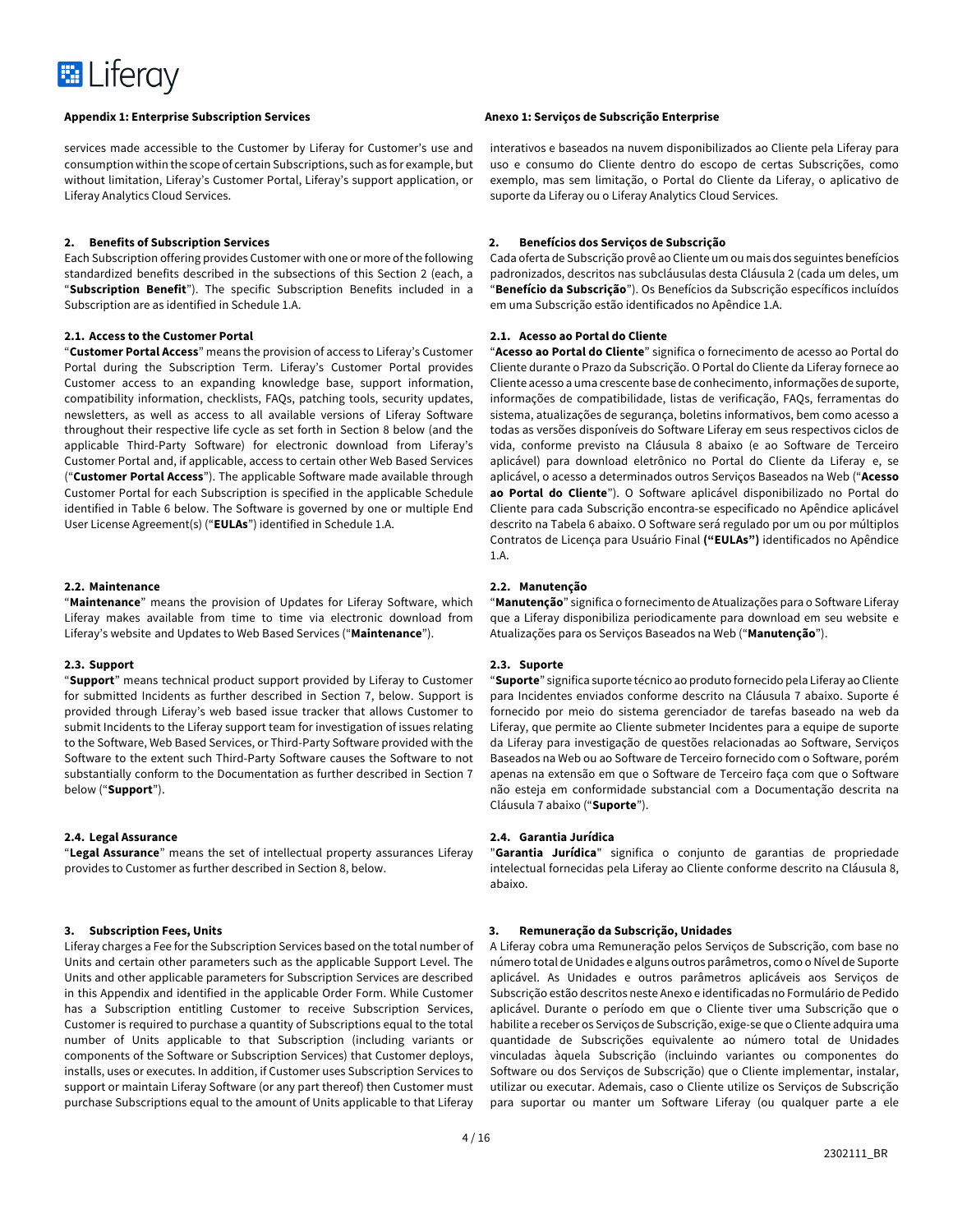

Software for which Customer uses Subscription Services. Within each unique Customer Application (i) Customer shall maintain all Subscriptions that include Support at the same Support Level for all Units (for clarity, Customer may not purchase Platinum Support Services Level for one Unit and Gold Support Services Level for any additional Units deployed within a Customer Application, independent of whether such Units are used for Production Purposes, Backup Purposes or for Non-Production Purposes); and, (ii) Customer is required to maintain at least one (1) Subscription for Production Purposes and one (1) Subscription for Non-Production Purposes. If Customer terminates Subscriptions or does not renew Subscriptions within thirty (30) days after the termination or expiration of a Subscription Term and as a genuine pre-estimate of Liferay's losses and costs associated with reinstatement, Liferay reserves the right to charge Customer reinstatement fees on a per Unit basis (the "**Reinstatement Fee**"), if and when Customer wishes to reinstate the terminated or expired Subscriptions. The Reinstatement Fee per Unit shall be equal to one hundred twenty percent (120%) of the Fees for the reinstated Subscription Services, agreed between Customer and Liferay as of the date of reinstatement, and pro-rated based on the lapsed period between the expiration or termination of the Subscription Term and the date the Subscription Services are reinstated.

**3.1.** Liferay is entitled to readjust the Fees every 12 months from the first due date payment, in the amount at least equivalent to the positive IGP-M/FGV variation (General Market Prices Index, published by the Getulio Vargas Foundation, in Brazil), assessed in the related period of time. Notwithstanding this provision, Liferay is entitled to readjust the Fees in a rate higher than the IGP-M/FGV variation assessed in the related period. Fees readjustment rates shall be fair and reasonable, in accordance with Brazilian law, and ultimately accepted by both Parties.

# **4. Use of Subscription Services**

### **4.1. Internal Use and Affiliates**

The Agreement (including pricing Liferay has agreed to in an Order Form) is premised on Liferay's understanding that Customer will use the Subscription Services and Software only for Customer's internal use (which includes use by or on behalf of Customer's Affiliates and Affiliates shall not be considered a third party for the purposes of this Section, provided that Customer remains responsible for the Affiliates' compliance with terms of the Agreement and any Order Form). The foregoing sentence is not intended to limit Customer's internal use of the Subscription Services (including any Software) to operate a web site and/or to offer Customer's own software as a service, provided such web site or service (i) does not include a distribution of the Software or otherwise access to Subscription Services, in whole or in part and (ii) provides as the primary component of the web site or service a material value added application other than the Subscription Services. Distributing the Software or otherwise providing access to any portion of the Subscription Services to a third party or using any of the Subscription Services for the benefit of a third party (for example, using Subscription Services to provide hosting services, managed services, Internet service provider (ISP) services, or third party access to or use of the Subscription Services) is a material breach of the Agreement even though open source licenses applicable to certain software packages may give Customer the right to distribute those packages (and this Appendix is not intended to interfere with Customer's rights under those individual licenses).

relacionada) deverá o Cliente adquirir Subscrições no mesmo número das Unidades vinculadas ao Software Liferay para as quais o Cliente utilizar os Serviços de Subscrição. Para cada Aplicativo do Cliente individual, (i) o Cliente deverá manter as Subscrições que incluem Suporte no mesmo Nível de Suporte para todas as Unidades (para deixar claro, o Cliente não poderá adquirir o Nível de Suporte Platinum para uma Unidade e o Nível de Suporte Gold para as demais Unidades vinculadas àquele Aplicativo do Cliente, independentemente de as Unidades serem com Propósitos de Produção, Propósitos de Backup, ou Propósitos de Não-Produção); e (ii) o Cliente deve manter, no mínimo, 01 (uma) Subscrição com Propósitos de Produção e 01 (uma) Subscrição com Propósitos de Não-Produção. Caso o Cliente encerre as Subscrições ou deixe de renová-las no prazo de 30 (trinta) dias após o encerramento ou o término do Prazo da Subscrição, e a título de estimativa legítima acerca da reparação das possíveis perdas e custos da Liferay associados ao restabelecimento do serviço, a Liferay se reserva ao direito de cobrar do Cliente uma taxa de restabelecimento por Unidade (a "**Remuneração de Restabelecimento**"), se e quando o Cliente desejar restabelecer as Subscrições encerradas ou expiradas. A Taxa de Restabelecimento deverá ser cobrada por Unidade no valor de 120% (cento e vinte por cento) da Remuneração referente ao Serviço de Subscrição que foi restabelecido, acordado entre a Liferay e o Cliente na data do restabelecimento, em cálculo pro-rata em relação ao período de tempo entre a expiração ou o término da Subscrição e a data em que os Serviços de Subscrição forem restabelecidos.

**3.1.** A Liferay tem o direito de reajustar a Remuneração a cada 12 meses a partir da data do primeiro pagamento devido, no valor pelo menos equivalente à variação positiva do IGP-M/FGV (Índice Geral de Preços de Mercado, divulgado pela Fundação Getúlio Vargas), avaliado no respectivo período. Não obstante esta disposição, a Liferay tem o direito de reajustar a Remuneração em uma taxa superior à variação do IGP-M/FGV apurada no período correspondente. As taxas de reajuste da Remuneração devem ser justas e razoáveis, de acordo com a legislação brasileira e, em última análise, aceitas por ambas as Partes.

# **4. Uso dos Serviços de Subscrição 4.1. Uso Interno e Afiliadas**

O Acordo (incluindo o preço que a Liferay concordou em um Formulário de Pedido) tem como premissa o entendimento da Liferay de que o Cliente irá utilizar os Serviços de Subscrição e o Software apenas para uso interno do Cliente (o que inclui o uso por ou em nome das Afiliadas do Cliente, e as próprias Afiliadas não serão consideradas terceiros para o propósito desta Cláusula, considerando que o Cliente permaneça responsável pela observância, por parte de suas Afiliadas, dos termos do Acordo e de qualquer Formulário de Pedido). No entanto, a referida afirmação não tem nenhuma intenção de limitar o uso interno pelo Cliente dos Serviços de Subscrição (e de qualquer Software) na operação de um site web e/ou à oferta de software como serviço ("Software as a Service") pelo próprio Cliente, desde que o referido site web ou serviço (i) não inclua a distribuição do Software ou acesso aos Serviços de Subscrição, no todo ou em parte e (ii) forneça como componente principal do site ou serviço, um aplicativo de valor agregado material diferente dos Serviços de Subscrição. Distribuir o Software ou prover acesso à qualquer parte dos Serviços de Subscrição a um terceiro ou utilizar quaisquer dos Serviços de Subscrição em benefício de um terceiro (por exemplo, utilizando os Serviços de Subscrição para fornecer serviços de hospedagem, serviços gerenciados, serviços de provedor de serviços de Internet (ISP) ou acesso ou uso por terceiros dos Serviços de Subscrição) é uma infração substancial do Acordo, ainda que as licenças *open source* aplicáveis a alguns pacotes de software autorizem o Cliente a distribuí-los (e que fique claro que este Anexo não tem o intuito de interferir nos direitos dos Clientes relacionados a essas licenças individuais).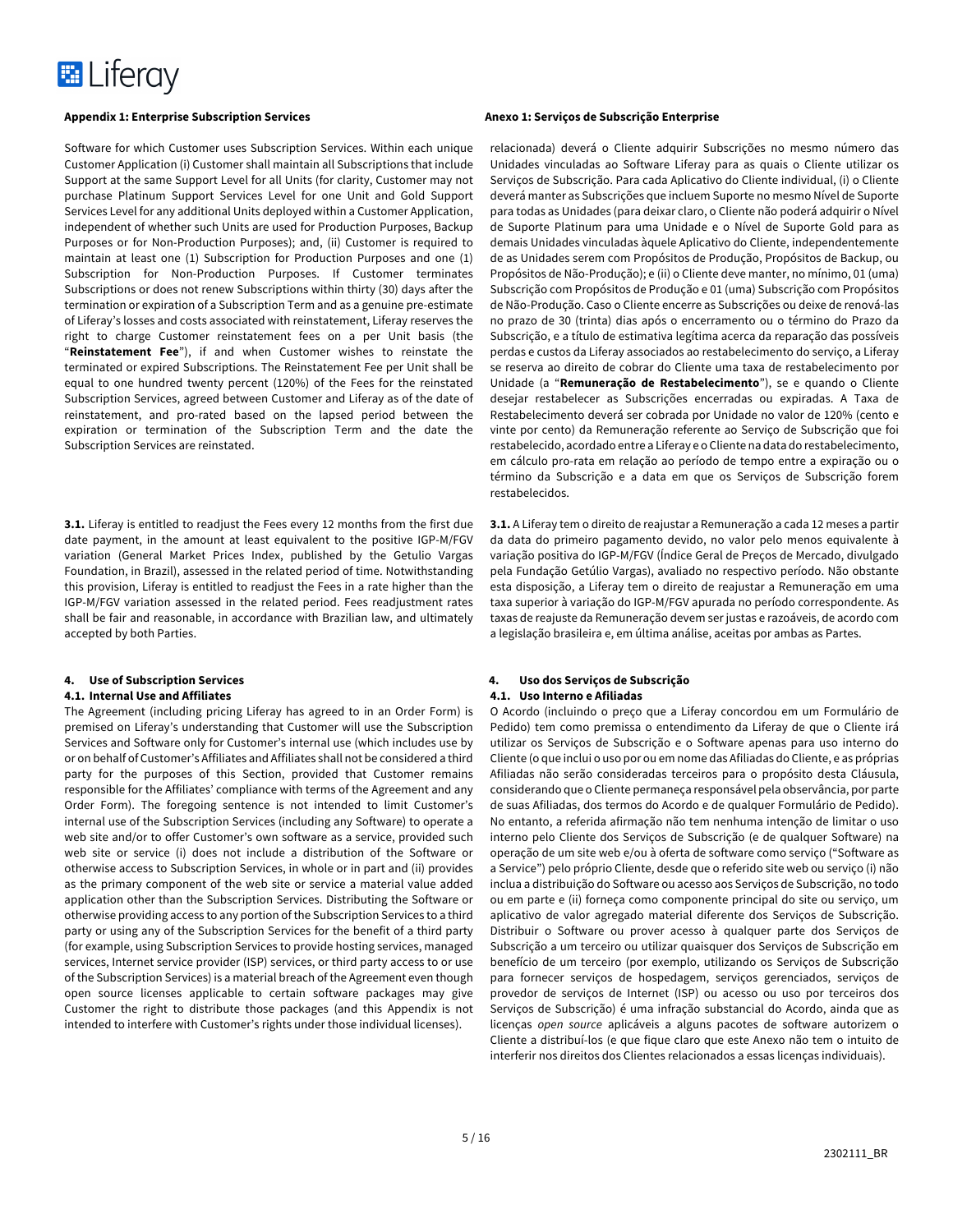

#### **4.2. Use by Contractors**

The Subscription Services may be used under the terms of this Appendix by third parties acting on Customer's or its Affiliates' behalf, such as contractors, subcontractors or vendors, provided that (i) Customer remains responsible for all of Customer's obligations under the Agreement and for the activities and omissions of the third parties, (ii) Customer controls the access to the Software, if and when the Software is deployed within a third party data center and (iii) If applicable, Customer agrees to the terms stipulated in Section 11, below, before Customer migrates its Subscription Services off of Customer's premises or off of Instances within a third party data center that are under Customer's control into a Provider's Cloud (as defined in Section 11).

#### **4.3. Support Levels**

Customer agrees not to use Subscription Services with higher Support Service Levels (e.g. Platinum) to provide such higher Support Service Levels to Units with Subscriptions with lower Support Service Levels (e.g. Gold), unless Customer reports and pays for the higher Support Services Levels on such Units.

# **4.4. Transfer of Subscriptions**

Customer may transfer Subscriptions designated as "Portable" in Schedule 1.A. from one Unit to another Unit with the same Subscription characteristics (such as from one on-premise Instance to another on-premise Instance) without the purchase of additional Subscriptions, provided that Customer does not increase the total quantity of Units and uses such Subscriptions for the same Designated Purpose, if applicable. (Please note: transfers of Subscription Services may require Customer to contact Liferay for underlying technical administration of the transfer to ensure continuity of Services.)

# **4.5. Unauthorized Use of Subscription Services**

Any unauthorized use of the Subscription Services is a material breach of the Agreement, such as, without limitation, (i) only purchasing or renewing Subscription Services based on some, but not all, of the total number of Units that Customer deploys, installs, uses or executes; (ii) providing access to Software or Software Maintenance to third parties; (iii) using Subscription Benefits to provide support to third parties; (iv) using Subscription Services in connection with any redistribution of Software; (v) using Subscription Services to support or maintain any non-Liferay Software; (vi) using Subscription Services or Software for the purpose of building a competitive product or service to the Liferay Software or Services or copying the Software's features or user interface; (vii) using the Subscription Services or Software to develop or enhance any (a) software that is not Software including but not limited to any open source version of Software (such as "Liferay Portal") or (b) derivative works of any software that is not Software; or (viii) developing Forked Software. If Customer uses any Subscription Services or Software for non-Liferay Software, Customer agrees that as non compensatory penalty and without prejudice to other legal or contractual measures and resources made available to Liferay as a result of such material breach, Customer will pay Liferay the Subscription Services Fees for each Unit for which Customer utilizes the Subscription Services or Software in connection with such software that is not Software as a genuine pre-estimate of Liferay's losses and costs associated with such breach.

# **4.6. Web Based Services**

As a precondition to the use of Web Based Services, Customer agrees to comply with the Liferay Acceptable Use Policy and the Terms of Services, available at

#### **4.2. Uso por Prestadores de Serviços**

Os Serviços de Subscrição podem ser utilizados, nos termos deste Anexo, por terceiros que estejam agindo em nome do Cliente ou de suas Afiliadas, tais como prestadores de serviços, subcontratados ou terceirizados, desde que (i) o Cliente permaneça responsável por todas as obrigações do Cliente elencadas no Acordo, além de responsabilizar-se pelas ações e omissões desses terceiros; (ii) o Cliente controle o acesso ao Software, mantendo o controle sobre quando e se o Software será implementado em um *data center* de terceiro e (iii) Se aplicável, o Cliente concorde com os termos estabelecidos na Cláusula 11 abaixo, antes de migrar os Serviços de Subscrição para fora do seu ambiente ou Instâncias em um data center de terceiro que esteja sob o controle do Cliente para uma Nuvem do Provedor (conforme definido na Cláusula 11).

#### **4.3. Níveis de Suporte**

O Cliente concorda em não utilizar os Serviços de Subscrição com Níveis de Serviço de Suporte mais altos (por exemplo, Platinum) para fornecer Níveis de Serviço de Suporte mais altos para Unidades com Subscrições com Níveis de Serviço de Suporte inferiores (por exemplo, Gold), a menos que o Cliente informe e pague pelos Níveis de Serviços de Suporte mais altos em tais unidades.

### **4.4. Transferência de Subscrições**

O Cliente pode transferir Subscrições designadas como "Portáveis" no Apêndice 1.A de uma Unidade para outra Unidade com as mesmas características de Subscrições (como de uma Instância local para outra Instância local) sem a compra de Subscrições adicionais, desde que o Cliente não aumente a quantidade total de Unidades e utilize tais Subscrições para o mesmo Propósito Designado, se aplicável. (Observação: as transferências de Serviços de Subscrição podem exigir que o Cliente entre em contato com a Liferay para obter a administração técnica subjacente da transferência para garantir a continuidade dos Serviços).

### **4.5. Uso Não Autorizado de Serviços de Subscrição**

Qualquer uso não autorizado dos Serviços de Subscrição é uma infração substancial do Acordo, incluindo, mas não se limitando a, (i) comprar ou renovar os Serviços de Subscrição com base apenas em algumas, e não no número total de Unidades que o Cliente tenha implementado, instalado, utilizado ou executado; (ii) fornecer Acesso ao Software ou Manutenção do Software a terceiros; (iii) utilizar os Benefícios das Subscrições para fornecer suporte a terceiros; (iv) utilizar os Serviços de Subscrição em conexão com qualquer redistribuição do Software; (v) utilizar os Serviços de Subscrição para suportar ou manter qualquer Software não-Liferay; (vi) utilizar os Serviços de Subscrição ou o Software com o propósito de criar um produto ou serviço para competir com os Serviços ou Software Liferay, ou copiar funcionalidades ou interfaces de usuário do Software; (vii) utilizar os Serviços de Subscrição ou o Software para desenvolver ou melhorar qualquer (a) software que não seja Software, incluindo mas não se limitando a qualquer versão open source do Software (a exemplo do "Liferay Portal") ou (b) trabalhos derivados de qualquer software que não seja Software; ou (viii) desenvolver Software Derivado. Se o Cliente utilizar qualquer Serviço de Subscrição ou Software para Software Não-Liferay, ele concorda que, a título de multa não compensatória e sem prejuízos de outras medidas e recursos legal ou contratualmente facultados à Liferay para a referida infração substancial, o Cliente irá pagar à Liferay as Remunerações pelo Serviço de Subscrição para cada Unidade para a qual o Cliente utilizar os Serviços de Subscrição ou Software em conexão com este software que não se caracteriza como Software para os presentes fins, como estimativa genuína dos danos e custos sofridos pela Liferay em consequência da referida quebra.

# **4.6. Serviços Baseados na Web**

Como pré-condição para o uso de Serviços Baseados na Web, o Cliente concorda em cumprir com a Política de Uso Aceitável e os Termos de Serviço da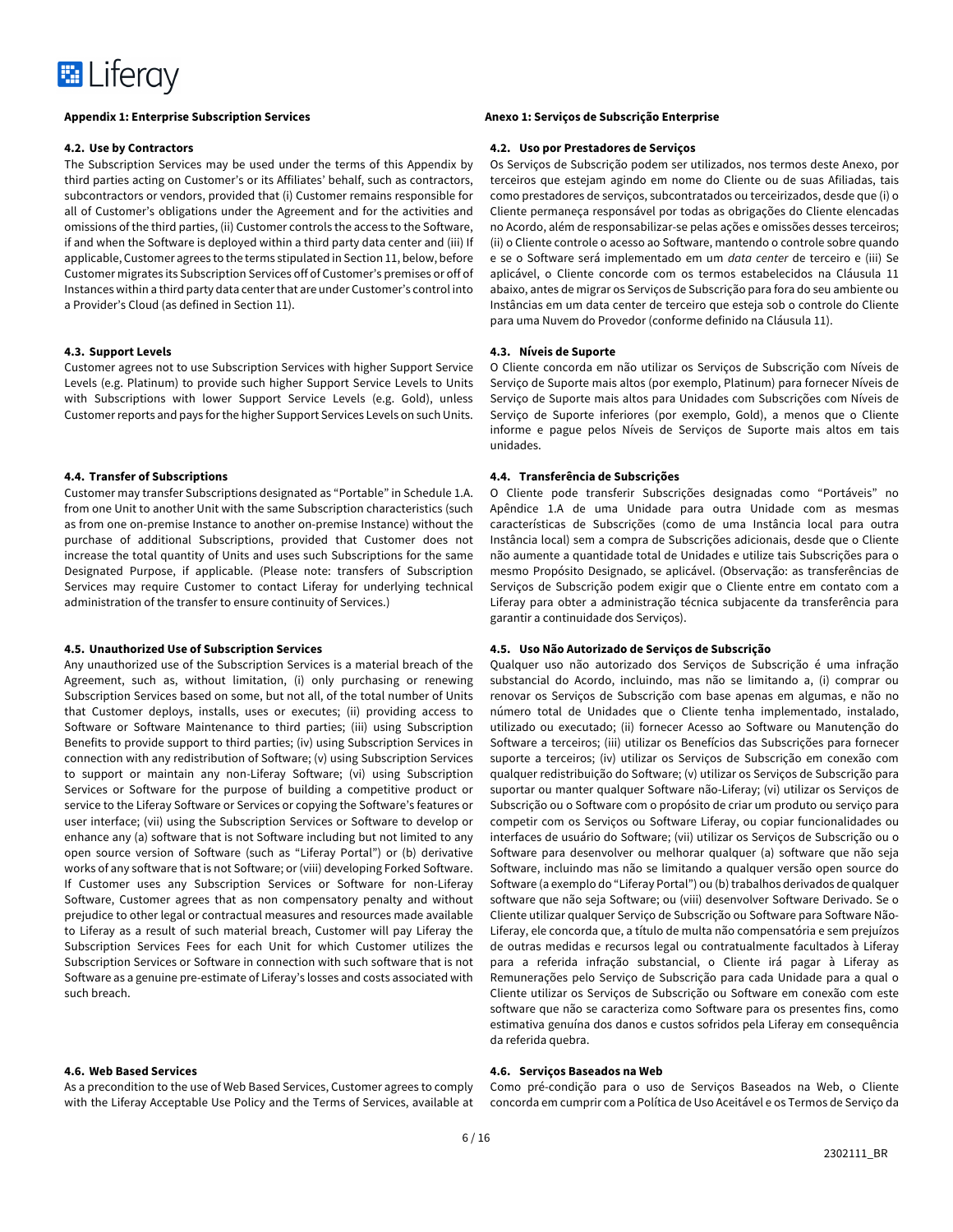

www.liferay.com/legal as of the Order Form Effective Date of the Order Form governing Customer's use of the Web Based Services (the "**Acceptable Use Policy**" and the "**Terms of Service**" respectively.

#### **5. Subscription Term**

Unless otherwise agreed by the parties in writing, Subscription Services (i) will begin on the date Liferay accepts Customer's order for the applicable Subscriptions (please note that the foregoing does not limit Customer's obligation to pay for Subscription Services that Customer previously used but for which Customer has not paid); (ii) cannot be terminated for convenience by either party and (iii) may be renewed by the parties upon mutual agreement. The initial term and any renewal term collectively referred to as the "**Subscription Term**".

#### **6. EULAs**

#### **6.1 Access to Software**

Certain Subscriptions provide Customer with access to download and use of specific builds of Liferay Software as identified in Schedule 1.A. Customer's use of such Software are subject to the applicable EULA as identified in Schedule 1.A, respectively. Each such EULA is an agreement separate from the Agreement.

#### **6.2 Open Source Licensed Copies**

To the extent Customer has been using a copy of Liferay Software originally obtained under the terms of an open source license ("OSS Copy"), and wishes to continue using such OSS Copy (where such continued use is feasible under a Subscription), the following applies: (i) the components of the OSS Copy licensed by Liferay under an open source license shall, as of the Subscription Term start date be deemed to be licensed under the applicable EULA for the corresponding Liferay Software; and, (ii) notwithstanding anything to the contrary set forth in Section 1, the term "Software" as used in this Appendix shall, for purposes of the applicable Liferay Software, include such OSS Copy.

### **7. Support**

#### **7.1 Severity Levels**

The severity level for a particular Incident is determined through a mutual discussion between Customer and Liferay, based on the business impact of the issue.

Severity 1 ("High") Incidents: A Severity 1 Incident means (i) the production system is severely impacted or completely shut down, or (ii) system operations or mission-critical applications are inoperable, or (iii) mission-critical applications that have experienced repeated material system interruptions that are effectively making the applications inoperable.

Severity 2 ("Normal") Incidents: A Severity 2 Incident means (i) the system is functioning with limited capabilities, or (ii) is unstable with periodic interruptions, or (iii) mission critical applications, while not inoperable, have experienced material system interruptions that are effectively making the applications inoperable.

Severity 3 ("Low") Incidents: A Severity 3 Incident means the system is fully functional but there are observed errors that do not impact the usability of the system.

Liferay, disponíveis em www.liferay.com/legal desde a Data Efetiva do Formulário de Pedido que governar o uso dos Serviços Baseados na Web pelo Cliente (a "**Política de Uso Aceitável**" e os "**Termos de Serviço**", respectivamente).

### **5. Prazo da Subscrição**

A menos se de outra forma acordado pelas partes por escrito, os Serviços de Subscrição (i) terão início na data em que a Liferay aceitar o pedido do Cliente relacionado às Subscrições aplicáveis (por favor observe que o referido dispositivo não restringe a obrigação do Cliente de pagar pelos Serviços de Subscrição previamente utilizados pelo Cliente, mas cujo valor correspondente o Cliente não tenha pago); (ii) não poderão ser rescindidos de forma imotivada por qualquer das partes e (iii) pode ser renovados pelas partes mediante mútuo acordo. O prazo inicial e qualquer prazo de renovação são coletivamente referidos como o "**Prazo da Subscrição**".

#### **6. EULAs**

#### **6.1. Acesso ao software**

Certas Subscrições fornecem ao Cliente acesso para download e uso de compilações específicas do Software Liferay, conforme identificado no Apêndice 1.A. O uso de tal Software pelo Cliente está sujeito ao EULA aplicável conforme identificado no Apêndice 1.A, respectivamente. Cada um desses EULA é um contrato separado do Acordo.

### **6.2. Cópias licenciadas de código aberto**

Na medida em que o Cliente estiver usando uma cópia do software Liferay originalmente obtida sob os termos de uma licença de código aberto ("Cópia OSS") e deseje continuar usando essa Cópia OSS (onde tal uso continuado é viável sob uma Subscrição), o seguinte se aplica: (i) os componentes da Cópia OSS licenciados pela Liferay sob uma licença de código aberto devem, a partir da data de início do Prazo da Subscrição, ser considerados licenciados sob o EULA aplicável para o Software Liferay correspondente; e (ii) não obstante qualquer disposição em contrário estabelecida na Cláusula 1, o termo "Software" conforme usado neste Anexo deverá, para fins do Software Liferay aplicável, incluir tal Cópia do OSS.

### **7. Suporte**

#### **7.1. Níveis de Severidade**

Os níveis de severidade de um Incidente em particular são determinados através de discussão mútua entre a Liferay e o Cliente, baseada no impacto do incidente no negócio.

Incidentes Severidade 1 ("Alto"): Um Incidente Severidade 1 significa que (i) os sistemas de produção foram severamente impactados ou pararam completamente, ou (ii) os sistemas de operação ou aplicativos de missão crítica encontram-se inoperantes, ou (iii) os aplicativos de missão crítica experimentaram repetidas interrupções materiais de sistema que estão efetivamente tornando os aplicativos inoperantes.

Incidentes Severidade 2 ("Normal"): Um Incidente Severidade 2 significa que (i) o sistema está funcionando com funcionalidades limitadas, ou (ii) está instável, experimentando interrupções periódicas, ou (iii) os aplicativos de missão crítica, ainda que não estejam inoperantes, estão experimentando interrupções materiais de sistema que estão efetivamente tornando os aplicativos inoperantes.

Incidentes Severidade 3 ("Baixo"): Um Incidente Severidade 3 significa que o sistema está inteiramente funcional, mas se observam erros que não impactam a sua usabilidade.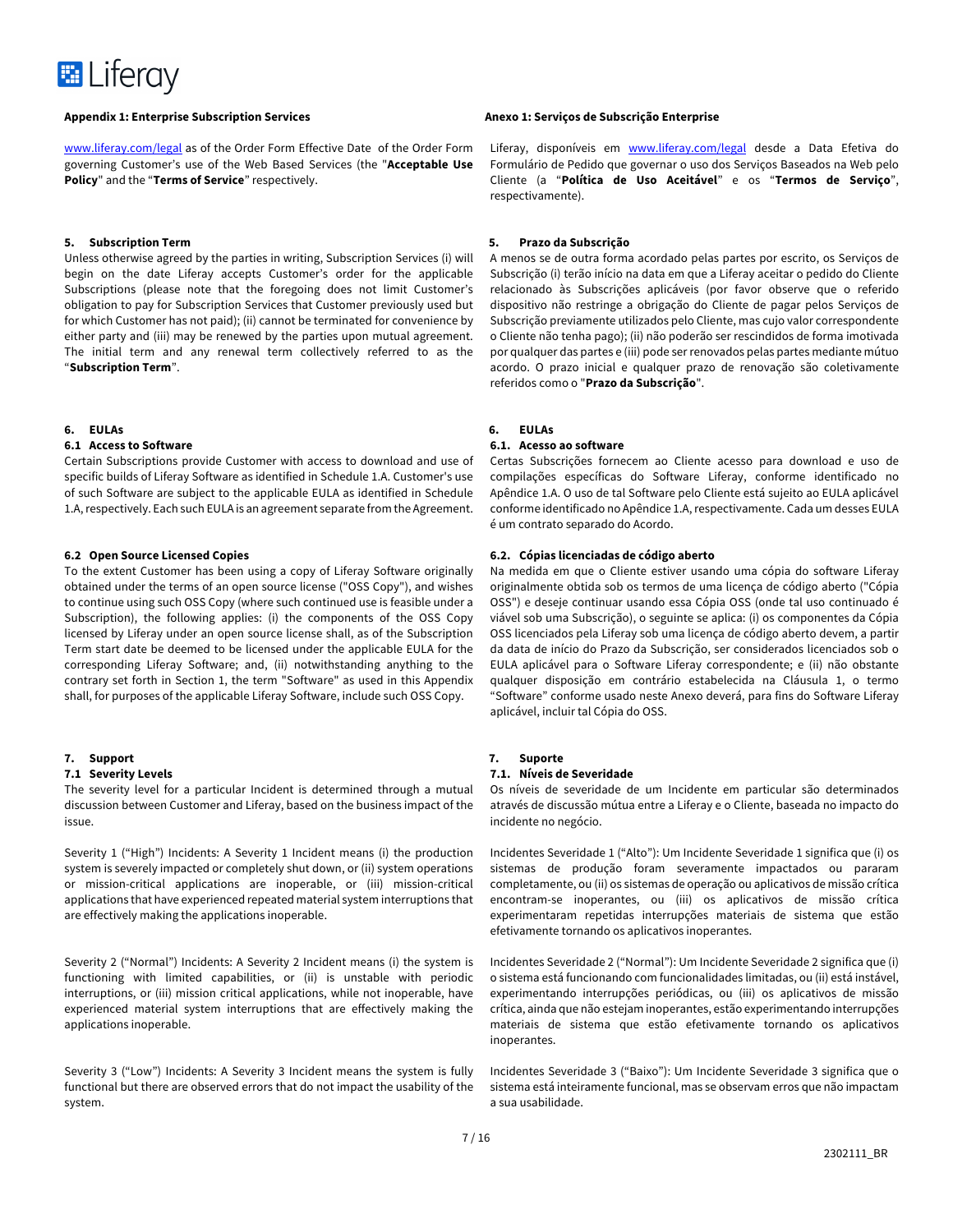

Liferay will work on Incidents designated as Severity 1 twenty-four (24) hours a day, seven (7) days a week, ("24x7"), provided that if resolution of a Customer's issue requires input from members of Customer's support team and they are not available to work during those hours, Liferay reserves the right to lower the severity level, and consequently Liferay's availability, to match the actual business impact, if applicable, until Customer's support team is available to support the incident on a 24x7 basis.

# **7.2 Designated Contacts**

Liferay will provide Support to Customer only through communication with the Designated Contacts. Customer may designate up to the number of Designated Contacts described in the table below based on the number of Subscriptions for Production Purposes Customer has purchased. Customer may add Designated Contacts by purchasing additional "Designated Contact Add-on" Subscriptions (as listed in Section 6). Customer shall use commercially reasonable efforts to maintain consistent Designated Contacts during the relevant Subscription Term, provided that Customer may change its Designated Contacts from time to time as a result of changes in employment responsibilities, transfers, leaves of absence, resignation or termination of employment of such individual. Customer may not use a single Designated Contact to act as a mere forwarding service for other of Customer's personnel that is not listed as Designated Contacts.

# **Table 7.2**

| Number of<br><b>Subscriptions for</b><br><b>Production Purposes</b> | <b>Designated Contacts</b><br>for Gold Support<br>Level | <b>Designated Contacts</b><br>for Platinum Support<br>Level |
|---------------------------------------------------------------------|---------------------------------------------------------|-------------------------------------------------------------|
| $1$ to $4$                                                          |                                                         |                                                             |
| $5$ to $8$                                                          |                                                         | 6                                                           |
| 9 to 12                                                             | հ                                                       | 9                                                           |
| 13 to 16                                                            | Ջ                                                       | 12                                                          |
| 17 to 20                                                            | 10                                                      | 15                                                          |
| 21 and over                                                         | 12                                                      | 18                                                          |

### **7.3 Acknowledge Receipt Times**

Customer may report Incidents to Liferay in accordance with the contact information listed within Liferay's Customer Portal, currently at www.liferay.com/group/customer/support/contact/world-wide-support. After Customer has contacted Liferay about an Incident, Liferay will provide an acknowledgement of receipt within the applicable Acknowledge Receipt Time. Bug fixes will be delivered to Customer's Designated Contacts. As used in this Section, a receipt acknowledgment means a qualified Liferay engineer has been assigned to the Incident and has begun to work to resolve the Incident.

#### **Table 7.3(A) – Platinum Level**

| <b>Severity Level</b> | <b>Acknowledge Receipt Time</b> |
|-----------------------|---------------------------------|
|                       | 1 clock hour                    |
|                       | 2 Business Hours                |
|                       | 1 Business Day                  |

A Liferay irá trabalhar nos Incidentes considerados de Severidade 1, 24 (vinte e quarto) horas por dia, 07 (sete) dias por semana ("24x7"), desde que, caso a resolução do problema do Cliente demande a participação dos funcionários do time de suporte do Cliente, e eles não estejam disponíveis neste período, a Liferay se reserva ao direito de reduzir o nível de severidade do incidente e, por conseguinte, a disponibilidade da Liferay, para condizer com o real impacto no negócio, se aplicável, até que o time de suporte do Cliente esteja disponível para suportá-lo 24x7.

### **7.2. Contatos Designados**

A Liferay irá fornecer Suporte aos Clientes apenas por intermédio de comunicação com os Contatos Designados. O Cliente poderá designar contatos até o número de Contatos Designados referido na tabela abaixo, o qual se baseia no número de Subscrições para Propósitos de Produção que o Cliente tenha adquirido. O Cliente poderá adicionar Contatos Designados, adquirindo o pacote de Subscrição "Adicional (Add-on) Contatos Designados" (conforme referido na Cláusula 6). O Cliente deve se utilizar de esforços comerciais razoáveis para manter consistência nos Contatos Designados, durante o Prazo da Subscrição, mantendo-se, no entanto, o direito do Cliente de alterar os Contatos Designados, periodicamente, como resultado de mudanças nas relações laborais, transferências, licenças, exonerações ou demissões desses indivíduos. Fica vedado ao Cliente utilizar-se de um Contato Designado para agir como mero interlocutor de demandas de outros funcionários do Cliente, que não estejam qualificados como Contatos Designados.

#### **Tabela 7.2**

| Número de<br>Subscrições para<br>Propósitos de<br>Produção | <b>Contatos Designados</b><br>para Suporte Nível<br>Gold | <b>Contatos Designados</b><br>para Suporte Nível<br>Platinum |
|------------------------------------------------------------|----------------------------------------------------------|--------------------------------------------------------------|
| 1a4                                                        |                                                          |                                                              |
| 5a8                                                        |                                                          |                                                              |
| 9 a 12                                                     |                                                          | 9                                                            |
| 13a16                                                      |                                                          | 12                                                           |
| 17 a 20                                                    | 10                                                       | 15                                                           |
| 21 ou mais                                                 | 12                                                       | 18                                                           |

# **7.3. Tempo de Confirmação de Recebimento**

O Cliente poderá reportar Incidentes à Liferay de acordo com as informações de contato listadas no Portal do Cliente da Liferay, atualmente localizado em www.liferay.com/group/customer/support/contact/world-wide-support. Após o Cliente contatar a Liferay a respeito de um Incidente, a Liferay irá confirmar o recebimento do Incidente no Tempo de Confirmação de Recebimento aplicável. Consertos de bugs serão entregues aos Contatos Designados do Cliente. Para os fins desta Cláusula, confirmação de recebimento significa que um engenheiro qualificado da Liferay foi designado para o Incidente e deu início ao trabalho visando à sua solução.

#### **Tabela 7.3(A) – Nível Platinum**

| Nível de Severidade | Tempo de Confirmação de<br>Recebimento |
|---------------------|----------------------------------------|
|                     | 1 Hora Corrida                         |
|                     | 2 Horas Úteis                          |
|                     | 1 Dia Útil                             |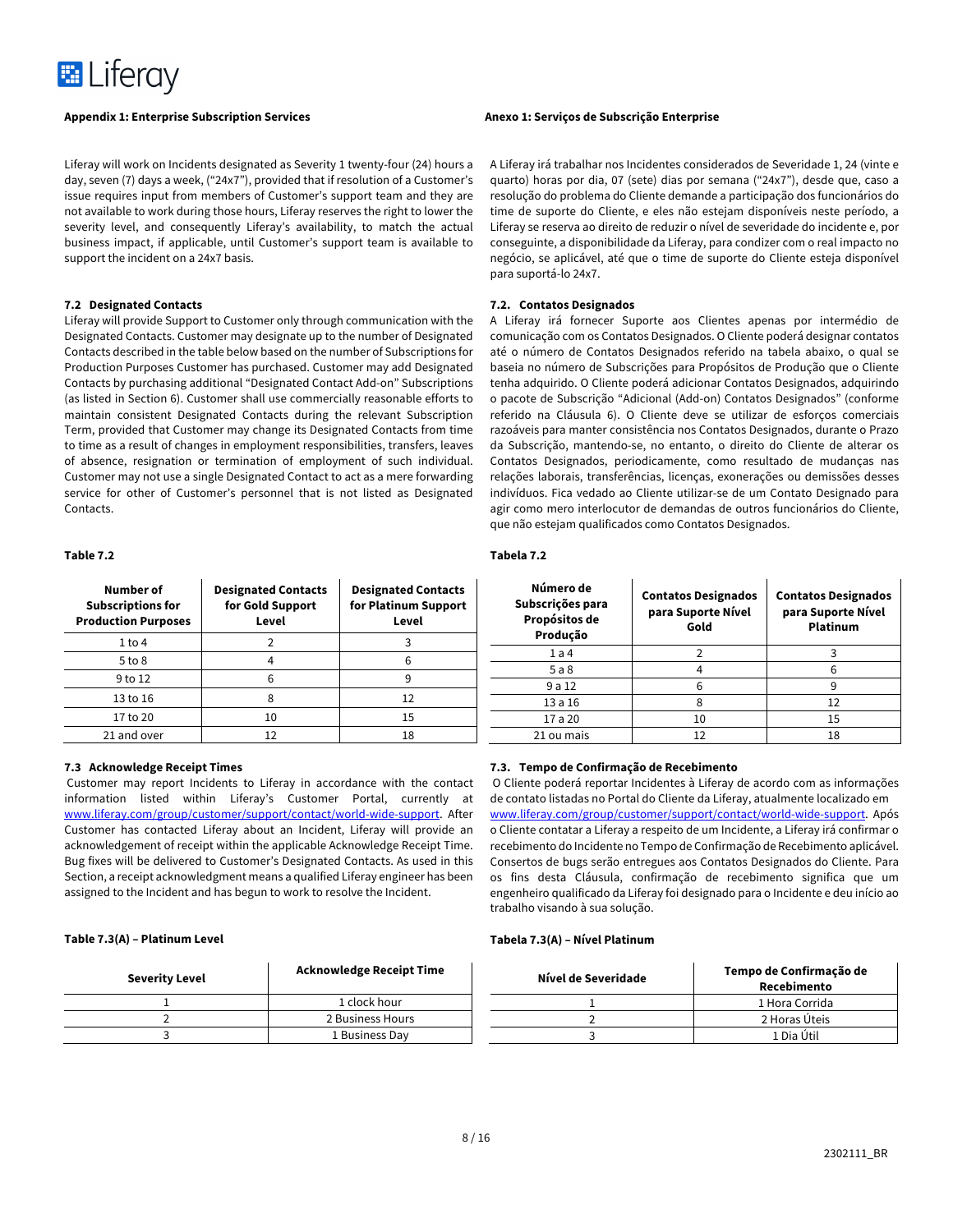

**Table 7.3(B) – Gold Level**

| <b>Severity Level</b> | <b>Acknowledge Receipt Time</b> |
|-----------------------|---------------------------------|
|                       | 4 Business Hours                |
|                       | 1 Business Day                  |
|                       | 2 Business Day                  |

# **7.4 Support Exclusions**

Liferay is not obligated to provide Support in the following situations:

- i. Software has been modified, changed, damaged by Customer in any way, except as provided in the applicable Documentation or otherwise as directed by or under agreement with Liferay, with or without malicious intent;
- ii. The Incident is caused by Customer's negligence, malicious intent, hardware malfunction, or other causes beyond the reasonable control of Liferay;
- iii. The Incident is caused by Third-Party Software, unless the Third-Party Software causes the Software to not substantially conform to the Documentation;
- iv. Customer has been previously provided a fix for an Incident reported to Liferay and where Customer has not installed such fix within fortyfive (45) days after its being given to Customer;
- v. The deployment environment is not approved or supported by Liferay, as identified at www.liferay.com/services/support/support-matrix; and/or
- vi. Liferay has discontinued Services for the version of the Software in accordance with the EOSL Policy.

Notwithstanding the above, Liferay may nevertheless, but is not obligated to, provide Support to Customer in the above cases (i)-(vi).

### **7.5 Conditions for Providing Support**

Prior to logging an Incident with Liferay, Customer will use commercially reasonable efforts to diagnose the nature of the Incident to ensure that it is resident in the Software and not a third-party application or component. During the collaborative initial phase of reporting an Incident, Customer will reciprocate a reasonable level of time and resources in accordance with the severity of Incident. Customer acknowledges that Liferay's ability to perform certain aspects of Support may be conditioned upon access to and completeness of certain of Customer's information as reasonably requested by Liferay. Such information may include, but is not limited to, the type of hardware Customer is using, a description of the Incident for which Customer seeks Support, and any other additional software Customer is using.

#### **8. Legal Assurance Program**

This Section 8 describes the Legal Assurance Program ("**Program**") which is a set of intellectual property assurances that Liferay offers to Customer as a Subscription Benefit for Assured Software (Subscriptions including Legal Assurance are referred to as "**Eligible Subscriptions**"). The effective date of this Program ("Program Effective Date") is the start date of an Eligible Subscriptions as set forth in an Order Form.

#### **8.1 Assured Software**

This Program covers the Software including any Updates to the extent the relevant Units are covered by an active Eligible Subscription at the time of the

# **Tabela 7.3(B) – Nível Gold**

| Acknowledge Receipt Time | Nível de Severidade | Tempo de Confirmação de<br>Recebimento |
|--------------------------|---------------------|----------------------------------------|
| 4 Business Hours         |                     | 4 Horas Úteis                          |
| 1 Business Dav           |                     | 1 Dia Útil                             |
| 2 Business Day           |                     | 2 Dias Úteis                           |

# **7.4. Exclusões de Suporte**

A Liferay não está obrigada a fornecer Suporte nas seguintes condições:

- i. Software que tenha sido modificado, alterado, ou de qualquer forma danificado pelo Cliente, exceto se assim estabelecido na Documentação aplicável, ou se de outra forma determinado ou acordado com a Liferay, com ou sem má-fé;
- ii. Incidentes causados por negligência ou má-fé do Cliente, mal funcionamento do hardware, ou quaisquer outras causas que não estejam sob o razoável controle da Liferay;
- iii. Incidentes causados por Software de Terceiros, a menos que o Software de Terceiro faça com que o Software não esteja em conformidade substancial com a Documentação;
- iv. O Cliente tenha recebido o reparo para um Incidente reportado à Liferay e não tenha instalado o referido reparo em um prazo de 45 (quarenta e cinco) dias da sua entrega;
- v. O ambiente de implantação não tenha sido aprovado ou suportado pela Liferay, conforme identificado em www.liferay.com/services/support/support-matrix; e/ou
- vi. A Liferay tenha descontinuado os Serviços para a versão do Software de acordo com a Política de Fim de Vida Útil (Política EOSL).

Inobstante o acima descrito, a Liferay poderá, mas não será obrigada, a fornecer Suporte ao Cliente nos casos (i) a (vi) acima descritos.

#### **7.5. Condições para o Fornecimento de Suporte**

Antes de registrar um Incidente na Liferay, o Cliente irá se valer de esforços comercialmente razoáveis para diagnosticar a natureza do Incidente, de modo a garantir que esteja de fato localizado no Software, e não em um aplicativo ou componente de terceiro. Durante a fase colaborativa inicial de reporte de um Incidente, o Cliente irá disponibilizar uma quantidade razoável de tempo e um nível razoável de recursos compatíveis com a severidade do Incidente. O Cliente reconhece que a habilidade da Liferay de prestar determinados aspectos do Suporte pode estar condicionada ao acesso às informações do Cliente razoavelmente requisitadas pela Liferay, bem como à sua acuracidade. Estas informações podem incluir, mas não estão limitadas a, o tipo de hardware utilizado pelo Cliente, uma descrição do Incidente para o qual o Cliente busca Suporte, além de quaisquer outros softwares que o Cliente esteja utilizando.

### **8. Programa de Garantia Jurídica**

Esta Cláusula 8 descreve o Programa de Garantia Jurídica ("**Programa**"), que é um conjunto de garantias de propriedade intelectual que a Liferay oferece ao Cliente como um Benefício da Subscrição para Software Garantido (Subscrições incluindo Garantia Jurídica são referidas como "**Subscrições Elegíveis**"). A data de vigência deste Programa ("Data de Vigência do Programa") é a data de início das Subscrições Elegíveis conforme definido em um Formulário de Pedido.

## **8.1. Software Garantido**

Este Programa cobre o Software, incluindo quaisquer Atualizações na medida em que as Unidades relevantes são cobertas por uma Subscrição Elegível ativa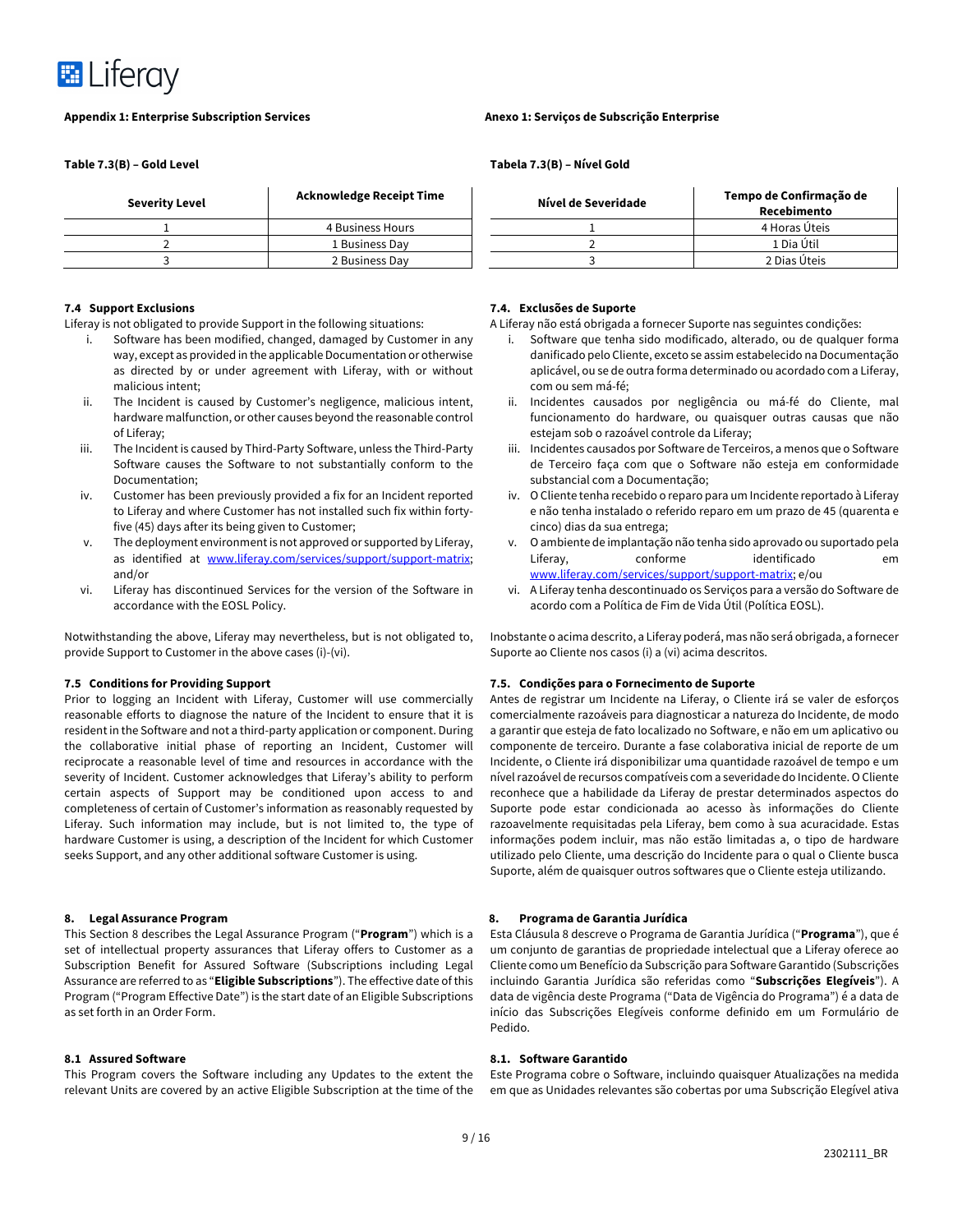

Claim (as defined in Section 8.2) or threatened Claim (such Software referred to as "**Assured Software**").

# **8.2 Intellectual Property Assurances**

# **8.2.1 Obligations**

If an unaffiliated third party initiates a legal action against Customer (such action, a "Legal Action") and the Legal Action includes an allegation that Customer's use of Assured Software directly infringes the third party's copyrights, patents or trademarks, or misappropriates the third party's trade secret rights (such allegation within a Legal Action, a "Claim") and Customer has complied with and remains in compliance with the terms of this Program, then, subject to the other terms in this Program, Liferay will (i) defend Customer against the Claim and (ii) pay costs, damages and legal fees that are included in a final judgment against Customer (without right of appeal) or in a settlement approved by Liferay, that are attributable to Customer's use of the Assured Software with respect to such alleged or actual infringement.

#### **8.2.2 Remedies**

If an injunction against Customer's use of the Assured Software is obtained pursuant to a Claim, Customer's use of Assured Software is found by a court to infringe a third party's copyrights, patents or trademarks, or misappropriates the third party's trade secret rights or if Liferay believes that such a finding, injunction or a Claim is likely, then Liferay will, at its expense and option: (i) obtain the rights necessary for Customer to continue to use the Assured Software consistent with the Agreement; and/or (ii) modify the Assured Software so that it is non-infringing; and/or (iii) replace the infringing portion of the Assured Software with non-infringing code of similar functionality (subsections (i), (ii) and (iii) are the "IP Remedies"); provided that if none of the IP Remedies are available on a basis that Liferay finds commercially reasonable, then Liferay may terminate the Agreement and/or the applicable Order Form without further obligations to Customer under this Section 8.2.2 or any other liability for such termination, and, if Customer then returns the Assured Software that is the subject of the Claim, Liferay will refund any prepaid Fees for the Eligible Subscription(s) related to Assured Software based on the time remaining under the applicable Eligible Subscription as of the effective date of such termination. If Customer chooses not to return the Software, Customer shall bear the sole risk of any costs, damages and/or attorney's fees arising from Customer's continued use of the Assured Software following Customer's receipt of Liferay's termination notice, and shall indemnify and hold Liferay harmless from such costs, damages and/or attorney's fees.

### **8.2.3 Conditions**

As conditions precedent to Liferay's obligations to Customer under this Section 8.2, Customer must comply with the following conditions: Customer must (i) be current in the payment of all applicable Fees prior to a Claim or threatened Claim; and remain current in such payments throughout the term of the Program, (ii) notify Liferay promptly, but in no event later than ten (10) days of receipt of any Claim; (iii) provide Liferay with the right to control and conduct the defense of the Legal Action (to the extent the Legal Action is related to the Claim) with counsel of its choice and to settle such Claim at Liferay's sole discretion; (iv) not assert or have asserted or have encouraged or assist any third party to assert, against Liferay or any of its Affiliates, customers or Business Partners, any claim that Liferay or a Liferay product infringes copyrights, patents or trademarks, or misappropriates trade secret rights and (v) cooperate with Liferay in the defense of the Claim.

no momento da Demanda (conforme definido na Cláusula 8.2) ou ameaça de Demanda (tal Software referido como "**Software Garantido**").

# **8.2. Garantias de Propriedade Intelectual 8.2.1. Obrigações**

Se um terceiro não afiliado iniciar uma ação judicial contra o Cliente (tal ação, uma "Ação Judicial") e a Ação Judicial incluir uma alegação de que o uso do Software Garantido pelo Cliente infringe diretamente os direitos autorais, patentes ou marcas comerciais de terceiros ou se apropria indevidamente de direitos de segredo comercial de terceiros (tal alegação dentro de uma Ação Judicial, uma "Demanda") e o Cliente cumpriu e permanece em conformidade com os termos deste Programa, então, sujeito aos outros termos deste Programa, a Liferay irá (i) defender o Cliente contra a Demanda e (ii) pagar custos, danos e honorários legais que estejam incluídos em um julgamento final contra o Cliente (com trânsito em julgado) ou em um acordo aprovado pela Liferay, que são atribuíveis ao uso do Software Garantido pelo Cliente em relação a tal violação alegada ou real.

#### **8.2.2. Recursos**

Se uma decisão liminar contra o uso do Software Garantido pelo Cliente for obtida de acordo com uma Demanda, o uso do Software Garantido pelo Cliente é considerado por um tribunal como violador de direitos autorais, patentes ou marcas registradas de terceiros, ou apropriação indevida de direitos de segredo comercial de terceiros ou se Liferay acreditar que tal conclusão, liminar ou Demanda seja provável, então a Liferay irá, às suas custas e escolha: (i) obter os direitos necessários para o Cliente continuar a usar o Software Garantido de acordo com o Acordo; e/ou (ii) modificar o Software Garantido para que não viole; e / ou (iii) substituir a parte infratora do Software Garantido por código não infrator de funcionalidade semelhante (subcláusulas (i), (ii) e (iii) são os "Recursos de IP"); se nenhum dos Recursos de IP estiver disponível em uma base que a Liferay considere comercialmente razoável, então a Liferay pode rescindir o Acordo e/ou o Formulário de Pedido aplicável sem outras obrigações para com o Cliente nos termos desta Seção 8.2.2 ou qualquer outra responsabilidade por tal rescisão, e, se o Cliente devolver o Software Garantido que é o objeto da Demanda, a Liferay reembolsará quaisquer Remunerações pré-pagas para as Subscrições Elegíveis relacionadas ao Software Garantido com base no tempo restante da Subscrição Elegível aplicável a partir da data de vigência de tal rescisão. Se o Cliente decidir não devolver o Software, ele deverá arcar com o risco exclusivo de quaisquer custos, danos e/ou honorários advocatícios decorrentes do uso continuado do Software Garantido pelo Cliente após o recebimento pelo Cliente da notificação de rescisão da Liferay, e deverá indenizar e isentar a Liferay de tais custos, danos e/ou honorários advocatícios.

#### **8.2.3. Condições**

Como condições precedentes às obrigações da Liferay para com o Cliente de acordo com esta Cláusula 8.2, o Cliente deve cumprir as seguintes condições: O Cliente deve (i) estar em dia com o pagamento de todas as Remunerações aplicáveis antes de uma Demanda ou ameaça de Demanda; e permanecer em dia com tais pagamentos durante a vigência do Programa, (ii) notificar a Liferay prontamente, mas em nenhum caso após 10 (dez) dias do recebimento de qualquer Demanda; (iii) garantir à Liferay o direito de controlar e conduzir a defesa da Ação Judicial (na medida em que a Ação Judicial esteja relacionada à Demanda) com um advogado de sua escolha e para resolver tal Demanda a critério exclusivo da Liferay; (iv) não fazer ou ter declarado ou ter encorajado ou ajudado qualquer terceiro a fazer, contra a Liferay ou qualquer uma de suas afiliadas, clientes ou parceiros de negócios, qualquer reclamação de que a Liferay ou um produto da Liferay infringe direitos autorais, patentes ou marcas registradas, ou se apropria indevidamente de direitos de segredos comerciais, e (v) cooperar com a Liferay na defesa da Demanda.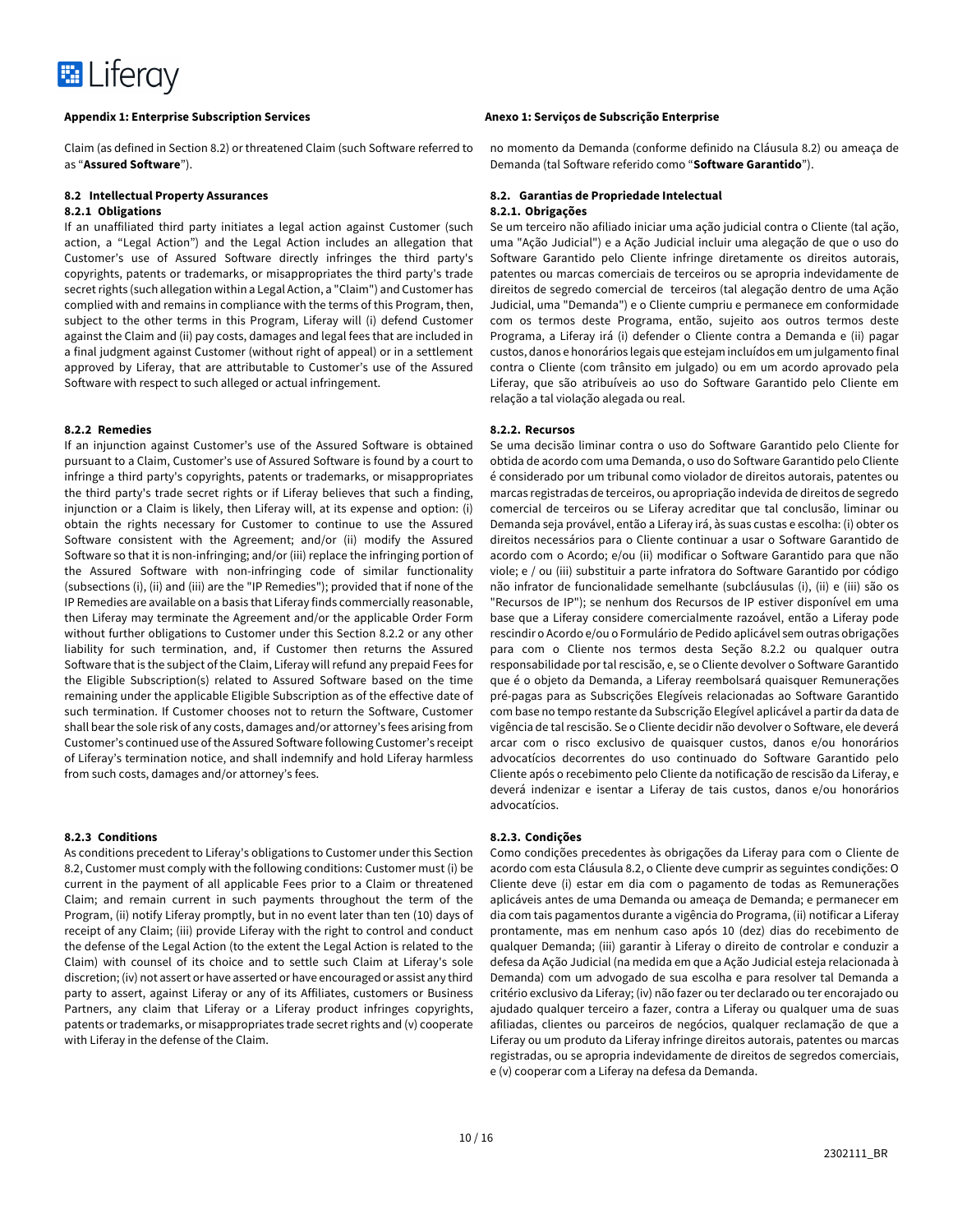

#### **8.2.4 Exclusions**

Notwithstanding the foregoing, Liferay will have no obligations under Section 8.2 with regard to any Claim to the extent that it is based upon either (i) a modification of Assured Software not made by, or at the written direction of, Liferay; (ii) Liferay's compliance with any designs, specifications or instructions provided by Customer; (iii) use of the Assured Software in combination with a product, process, step, structure, data or business methods not provided by Liferay, if the infringement or misappropriation would not have occurred without the combined use; (iv) facts or circumstances constituting a breach of the Agreement; (v) use of the Assured Software without an IP Remedy for such Claim after Liferay has informed Customer of the availability of the IP Remedy for the Claim; (vi) any use of the Assured Software by Customer other than for Customer's internal use (Customer's own internal use does not include, for example, providing third party use or access to ABIs, APIs or binaries of the Assured Software, or similar uses or making, offering to sell, selling, distributing and/or importing products that include Assured Software); (vii) use by Customer after notice by Liferay to discontinue use of all or a portion of the Assured Software to avoid infringement or misappropriation; (viii) a claim or lawsuit by Customer against a third party (or results from or arises out of such claim or lawsuit); or (ix) allegations associated with software, technology, products or other subject matter other than Assured Software (including, but not limited to allegations associated with the Legal Action other than the Claim, including any allegations that remain after the Claim is resolved), and Customer assumes full responsibility for fees, costs and damages associated with defending, settling and/or paying any resulting judgment or settlement in connection with software, technology or products that are not Assured Software.

### **8.3 Term**

The term of this Program will begin on the Program Effective Date and will terminate upon the expiration or termination of Customer's last active Eligible Subscription, provided that if Liferay updates or amends the Program, (i) this Program will apply only until the end of the then current Subscription Term for any active Eligible Subscriptions and (ii) Customer will have the opportunity, in Customer's sole discretion, to participate in the updated or amended Program for any additional Eligible Subscriptions or renewal terms of existing Eligible Subscriptions. If this Program expires or is terminated for any reason, Sections 8.1 and 8.3 trhough 8.5 will survive termination.

# **8.4 Liability**

# **8.4.1**

Liferay will not be obligated to pay any amounts in connection with a Claim related to any period of time during which Customer does not have active and fully-paid Eligible Subscriptions related to the Assured Software. Liferay will have no obligation to Customer under this Program if, as of the Program Effective Date, Customer had received notice of allegations of infringement or are had engaged in litigation concerning the subject matter of what would otherwise be a Claim under this Program or with respect to a product substantially similar to the Assured Software. If the Legal Action includes a claim that both Assured Software and non-Assured Software infringe, then Customer will be responsible for a proportional share of common fees and costs in defending such claim based on the relative proportion of Assured Software and non-Assured Software.

# **8.2.4. Exclusões**

Inobstante o exposto, a Liferay não terá quaisquer das obrigações delimitadas nesta Cláusula 8.2 no que tange a qualquer Demanda resultante (i) de modificação de Software Garantido que não tenha sido feita por, ou sob orientação escrita por, parte da Liferay; (ii) da observância, por parte da Liferay, a *designs*, especificações ou instruções fornecidas pelo Cliente; (iii) do uso do Software Garantido em combinação com produto, processo, passo, estrutura, dado ou métodos de negócio não fornecidos pela Liferay, caso a violação ou utilização incorreta não tivesse ocorrido senão em razão desta combinação; (iv) de fatos ou circunstâncias que constituam quebra do Acordo; (v) uso do Software Garantido sem um Recurso de IP para tal Demanda após a Liferay ter informado ao Cliente sobre a disponibilidade de um Recurso de IP para tal Demanda; (vi) de qualquer uso do Software Garantido, por parte do Cliente, que não seja uso interno do Cliente (o conceito de uso interno do Cliente não inclui, por exemplo, fornecer a terceiros uso ou acesso a ABIs, APIs ou binários do Software Garantido, ou utilizações similares ou desenvolvimento, oferecimento para venda, venda, distribuição e/ou importação de produtos que incluam Software Garantido); (vii) do uso, pelo Cliente, do Software Garantido, após notificação da Liferay para que cesse o seu uso, no todo ou em parte, com vistas a evitar violação ou utilização incorreta; (viii) uma demanda ou ação judicial intentadas pelo Cliente em face de um terceiro (ou resultante ou oriunda da referida demanda ou ação judicial); ou (ix) de alegações associadas com software, tecnologia, produtos ou quaisquer outras matérias que não sejam o Software Garantido (incluindo, mas não se limitando a, alegações associadas com Ações judiciais outras que não envolvam a Demanda, incluindo quaisquer alegações que perdurem após a resolução da Demanda), e o Cliente assume responsabilidade integral pela remuneração, custos e danos associados com a defesa, a negociação de acordo e/ou qualquer pagamento resultante de sentença judicial ou acordo em conexão com software, tecnologia ou produtos outros que não o Software Garantido.

#### **8.3. Prazo**

O prazo deste Programa terá início na Data de Vigência do Programa, e seu termo final será a expiração ou rescisão da última Subscrição Elegível ativa do Cliente, considerando que, caso a Liferay atualize ou emende o Programa, (i) este Programa irá se aplicar apenas até o encerramento do último Prazo da Subscrição ativo à época, para quaisquer Subscrições Elegíveis ativas; e (ii) o Cliente terá a oportunidade, à sua inteira discricionariedade, de participar do Programa atualizado ou emendado, para quaisquer Subscrições Elegíveis adicionais, ou renovação dos prazos das Subscrições Elegíveis existentes. Se este Programa expirar ou for encerrado por qualquer razão, as Cláusulas 8.1 e 8.3 até 8.5 irão sobreviver ao término.

#### **8.4. Responsabilidade 8.4.1.**

A Liferay não será obrigada a pagar quaisquer valores referentes a Demandas relacionadas a períodos em que o Cliente não tenha uma Subscrição Elegível ativa e inteiramente paga, ligada ao Software Garantido. A Liferay não terá qualquer obrigação para com o Cliente, nos termos deste Programa, caso, a contar da Data de Vigência do Programa, o Cliente tenha recebido uma notificação contendo alegações de violação, ou esteja envolvido em litígio relacionado a matéria que, em outras circunstâncias, seria considerada uma Demanda nos termos deste Programa, ou relacionada a produto substancialmente similar ao Software Garantido. Se a Ação Judicial incluir uma demanda no sentido de que tanto o Software Garantido quanto o Software Não-Garantido incorrem em violação, neste caso o Cliente será proporcionalmente responsável por uma parcela dos honorários e custas relacionados com a defesa desta pretensão, que será calculada com base na proporção de Softwares Garantidos e Não-Garantidos.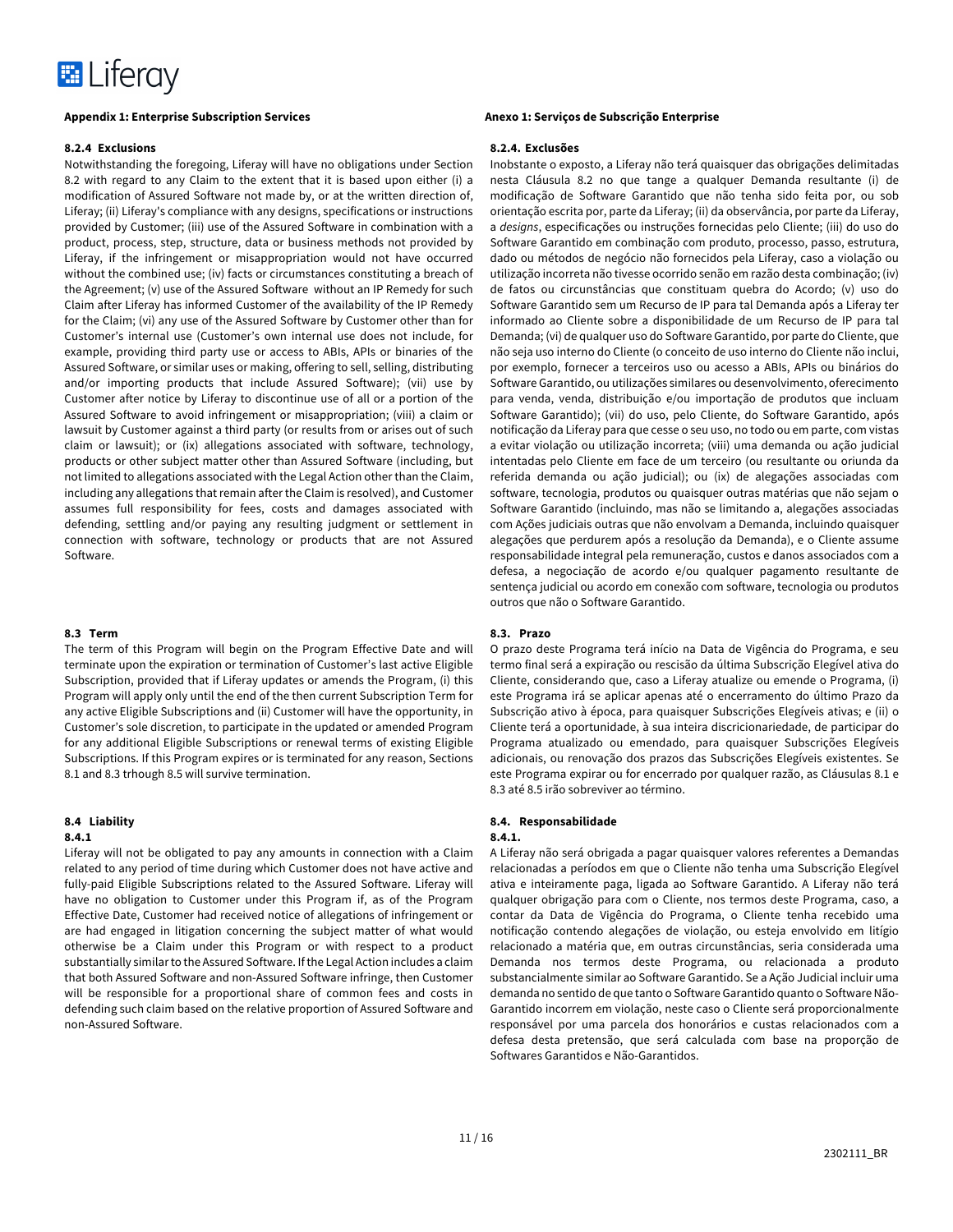

#### **8.4.2**

IT IS LIFERAY'S INTENT TO PROVIDE CUSTOMER A SET OF PROTECTIONS UNDER THIS PROGRAM RELATED TO CLAIMS (AS DEFINED IN SECTION 8.2 ABOVE). IT IS NOT LIFERAY'S INTENT TO EXPAND LIFERAY'S TOTAL LIABILITY TO CUSTOMER IN EXCESS OF THE LIABILITY LIMITATIONS, EXCLUSIONS AND EXCEPTIONS SET FORTH UNDER THE BASE AGREEMENT.

### **8.4.3**

No express or implied warranties by Liferay or its Affiliates are created as a result of this Program. To the maximum extent permitted by law, this Program sets forth Customer's exclusive remedies and Liferay's sole obligations for claims arising from or related to copyrights, patents, trademarks, trade secrets or any other intellectual property rights and supersedes any other Liferay obligation related to the subject matter of this Program (including, but not limited to, indemnification, breach of warranty, and/or breach of contract under the Agreement or otherwise and any implied warranty of non-infringement, which is hereby disclaimed). For the avoidance of doubt, the terms of Section 8.2 above shall apply in the place of, and Customer expressly waives any rights, and releases Liferay from any obligations, under the terms of any other warranties or terms relating to intellectual property rights or remedies, including without limitation Legal Assurance terms or conditions that may be included in the Agreement. If there are any other applicable indemnity coverage or remedies available to Customer related to intellectual property infringement, Customer agrees that the total of all benefits payable under all such provisions will not exceed the total damages, costs, and expenses incurred by Customer, and that Liferay will pay only its proportional share of such total damages, costs, and expenses, subject to the limitations of liability set forth in the Agreement (including this Program).

# **8.4.4 Allocation of Risk**

THIS SECTION 8.4 AND THE OTHER TERMS AND CONDITIONS OF THIS PROGRAM ALLOCATE THE RISKS BETWEEN THE PARTIES WITH RESPECT TO THE SUBJECT MATTER OF THIS PROGRAM. THIS ALLOCATION IS AN INTRINSIC PART AND THE BASIS OF THE BARGAIN BETWEEN THE PARTIES. WITHOUT SUCH ALLOCATION LIFERAY WOULD NOT HAVE ENTERED INTO THIS PROGRAM AND THE AGREEMENT. LIFERAY'S PRICES FOR SUBSCRIPTION SERVICES REFLECT THIS ALLOCATION OF RISKS AND THE DISCLAIMER OF WARRANTIES, EXCLUSIONS AND LIMITATION OF LIABILITY SPECIFIED HEREIN. THE LIMITATIONS, EXCLUSIONS AND DISCLAIMERS CONTAINED IN THIS PROGRAM APPLY, EVEN IF ANY REMEDY (INCLUDING ANY LIMITED OR EXCLUSIVE REMEDY) PROVIDED FOR IN THIS PROGRAM FAILS IN ITS ESSENTIAL PURPOSE.

### **8.5 Miscellaneous**

- i. This Program is binding on the parties to the Order Form, and nothing in this Program confers upon any other person or entity any right, benefit or remedy of any nature whatsoever.
- ii. By express agreement of the parties and as an intrinsic part of the bargain between the parties if any provision of this Program is held invalid or unenforceable for any reason, this Program will be deemed invalid in its entirety.

# **9. End of Service Life Policy**

During the Services life cycle of a specific version of Software, the scope of Maintenance and Support evolves and, after a number of years, phases out for older versions of Software. The details of the Software Maintenance and Support life cycle are set forth in the EOSL Policy. For certain Software, Liferay

# **8.4.2.**

É INTENÇÃO DA LIFERAY FORNECER AO CLIENTE UM CONJUNTO DE PROTEÇÕES, NOS TERMOS DESTE PROGRAMA, CONTRA DEMANDAS (DEFINIDAS NA CLÁUSULA 8.2 ACIMA). NO ENTANTO, A LIFERAY NÃO TEM INTENÇÃO DE, COM ISSO, EXPANDIR A SUA RESPONSABILIDADE TOTAL FRENTE AO CLIENTE PARA ALÉM DOS LIMITES DE RESPONSABILIDADE, EXCLUSÕES E EXCEÇÕES ESTABELECIDOS NO ACORDO BASE.

#### **8.4.3.**

Nenhuma garantia expressa ou implícita é criada pela Liferay ou suas Afiliadas como resultado deste Programa. Na maior extensão permitida por lei, este Programa estabelece os remédios exclusivos do Cliente e as únicas obrigações da Liferay no que tange a demandas oriundas de ou relacionadas a direitos autorais, patentes, marcas registradas, segredos de negócio ou quaisquer outros direitos de propriedade intelectual, e substitui qualquer outra obrigação da Liferay relacionada à matéria objeto do presente Programa (incluindo mas não se limitando a indenizações, quebra de garantias, e/ou quebra de contrato nos termos do Acordo ou por qualquer outro modo, incluindo qualquer garantia implícita de não-violação, que desde já é renunciada). A fim de se evitar dúvidas, os termos da Cláusula 8.2 acima são aplicáveis, e o Cliente expressamente renuncia a quaisquer direitos, isentando a Liferay de qualquer obrigação, relacionada a qualquer outra garantia ou termos relativos a direitos ou remédios de propriedade intelectual, incluindo mas não se limitando a termos e condições de Garantias Jurídicas que possam estar inclusos no Acordo. Se houver qualquer outra cobertura de indenização aplicável ou remédios à disposição do Cliente no que tange a violações de propriedade intelectual, o Cliente concorda que o total dos benefícios passíveis de pagamento não excederá o total dos danos, custos e despesas do Cliente, e que a Liferay só irá pagar a sua parcela proporcional deste total de danos, custos e despesas, sujeita às limitações de responsabilidade estabelecidas no Acordo (incluindo este Programa).

#### **8.4.4. Alocação de Risco**

ESTA CLÁUSULA 8.4 E OS DEMAIS TERMOS E CONDIÇÕES DESTE PROGRAMA DISTRIBUEM OS RISCOS ENTRE AS PARTES, NO QUE TANGE À MATÉRIA OBJETO DO PRESENTE PROGRAMA. ESTA ALOCAÇÃO DE RISCOS É PARTE INTRÍNSECA E A BASE DA NEGOCIAÇÃO ENTRE AS PARTES, E SEM ELA, A LIFERAY NÃO TERIA ENTRADO NO PRESENTE PROGRAMA E ACORDO. OS PREÇOS PRATICADOS PELA LIFERAY PARA OS SERVIÇOS DE SUBSCRIÇÃO REFLETEM ESSA ALOCAÇÃO DE RISCOS, E A RENÚNCIA A GARANTIAS, EXCLUSÃO E LIMITAÇÃO DE RESPONSABILIDADES ORA ESPECIFICADA. AS LIMITAÇÕES, EXCLUSÕES E RENÚNCIAS CONTIDAS NO PRESENTE PROGRAMA SE APLICAM AINDA QUE ALGUM DOS REMÉDIOS OFERECIDOS PELO PRESENTE PROGRAMA FALHE EM SEU OBJETIVO ESSENCIAL (INCLUINDO QUALQUER REMÉDIO LIMITADO OU EXCLUSIVO)

#### **8.5. Disposições Gerais**

- i. O presente Programa é vinculativo entre as partes do Formulário de Pedido, e nada neste Programa confere a qualquer outra pessoa ou entidade qualquer direito, benefício ou remédio de qualquer natureza.
- ii. Por acordo expresso das partes, e como condição intrínseca da negociação entre as partes, caso qualquer disposição do presente Programa seja considerada inválida ou ineficaz, o Programa será considerado inválido na sua integralidade.

# **9. Política de Fim da Vida Útil (Política EOSL)**

Durante o ciclo de vida útil de determinada versão do Software, o escopo do Suporte e Manutenção evolui e, depois de um número de anos, é eliminado para versões mais antigas do Software. Os detalhes pertinentes ao ciclo de vida do Suporte e Manutenção do Software podem ser encontrados na Política EOSL.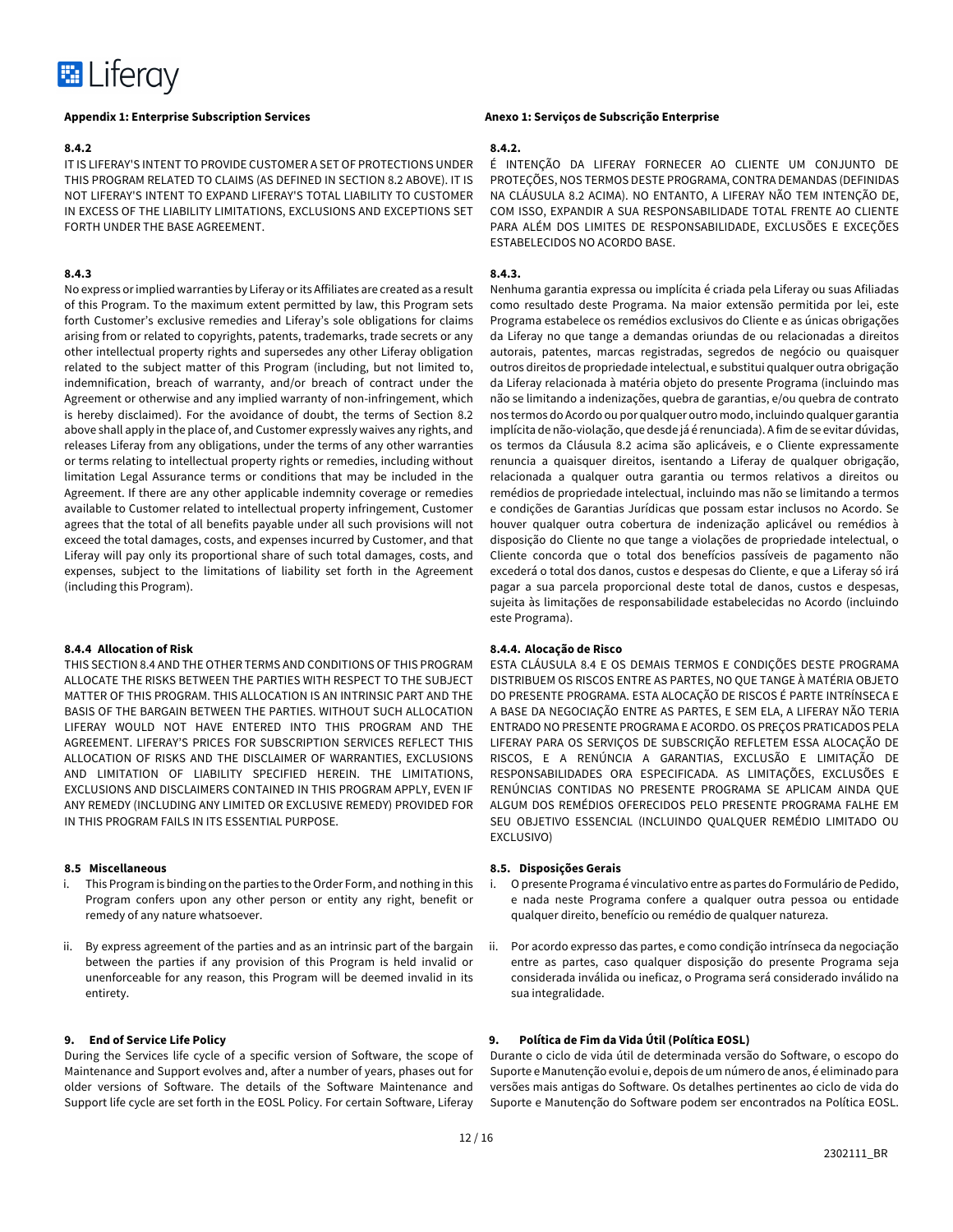

offers Extended Premium Support as described in Schedule 1.A to extend the Premium Support Phase for a specific version of Software.

# **10. Web Based Delivery**

Liferay will provide the Software (including any Updates) to Customer for electronic download from Liferay's website. Software (including any Updates) shall be considered delivered by Liferay to Customer when made available for download.

# **11. Deploying Liferay Software in a Provider's Cloud**

Customer may transfer to and use the Software made available for download as part of the Liferay Subscriptions designated as "Portable" in Schedule 1.A in a third party's ("**Provider**") hosted computing infrastructure of shared resources that provides Virtual CPUs to Customer on-demand ("**Cloud**"). All terms and conditions set forth in the Agreement or in the applicable EULA concerning the Subscription Services and the relevant Software apply to the use of such Services and Software in the Provider's Cloud, except that certain software components or functionality of the Software contained in the Subscriptions may not be available or supported when used in the Provider's Cloud. Customer agrees that the total number of Units of the Liferay Subscriptions that Customer is entitled to deploy, install, use, or execute in accordance with the Order Form or purchase order is not increased due to this permission to transfer and use the Liferay Software in the Provider's Cloud.

Liferay is not a party to Customer's agreement with the Provider and is not responsible for providing access to or support for a Provider's Cloud or any other obligations of Provider under such separate agreement. Fees for Subscription Services do not include any Provider Cloud services.

Para determinados Softwares, a Liferay oferece Suporte Premium Estendido, conforme descrito no Apêndice 1.A, que estende a Fase Premium de Suporte para uma determinada versão do Software.

## **10. Entrega Via Web**

A Liferay irá fornecer o Software ao Cliente (aí inclusas quaisquer Atualizações), para download eletrônico através do website da Liferay. O Software (aí inclusas quaisquer Atualizações) deve ser considerado entregue pela Liferay ao Cliente, tão logo disponibilizados para download.

# **11. Implementação do software Liferay na Nuvem de um Provedor**

O Cliente pode transferir e usar o Software disponibilizado para download como parte das Subscrições Liferay designadas como "Portátil" no Apêndice 1.A em uma infraestrutura de computação hospedada por terceiros ("**Provedor**") de recursos compartilhados que provê CPUs virtuais ao Cliente em sob demanda ("**Nuvem**"). Todos os termos e condições estabelecidos no Acordo ou no EULA aplicável em relação aos Serviços de Subscrição e o Software relevante se aplicam ao uso de tais Serviços e Software na Nuvem do Provedor, exceto que certos componentes ou funcionalidade do Software contidos nas Subscrições podem não estar disponíveis ou suportados quando usado na Nuvem do Provedor. O Cliente concorda que o número total de Unidades das Subscrições Liferay que o Cliente tem direito de implantar, instalar, usar ou executar de acordo com o Formulário de Pedido ou pedido de compra não é aumentado devido a esta permissão para transferir e usar o Software Liferay na Nuvem do Provedor.

Liferay não é uma parte no contrato do Cliente com o Provedor e não é responsável por fornecer acesso ou suporte para a Nuvem do Provedor ou quaisquer outras obrigações do Provedor sob tal contrato separado. As Remunerações dos serviços de Subscrição não incluem quaisquer serviços de Nuvem de Provedor.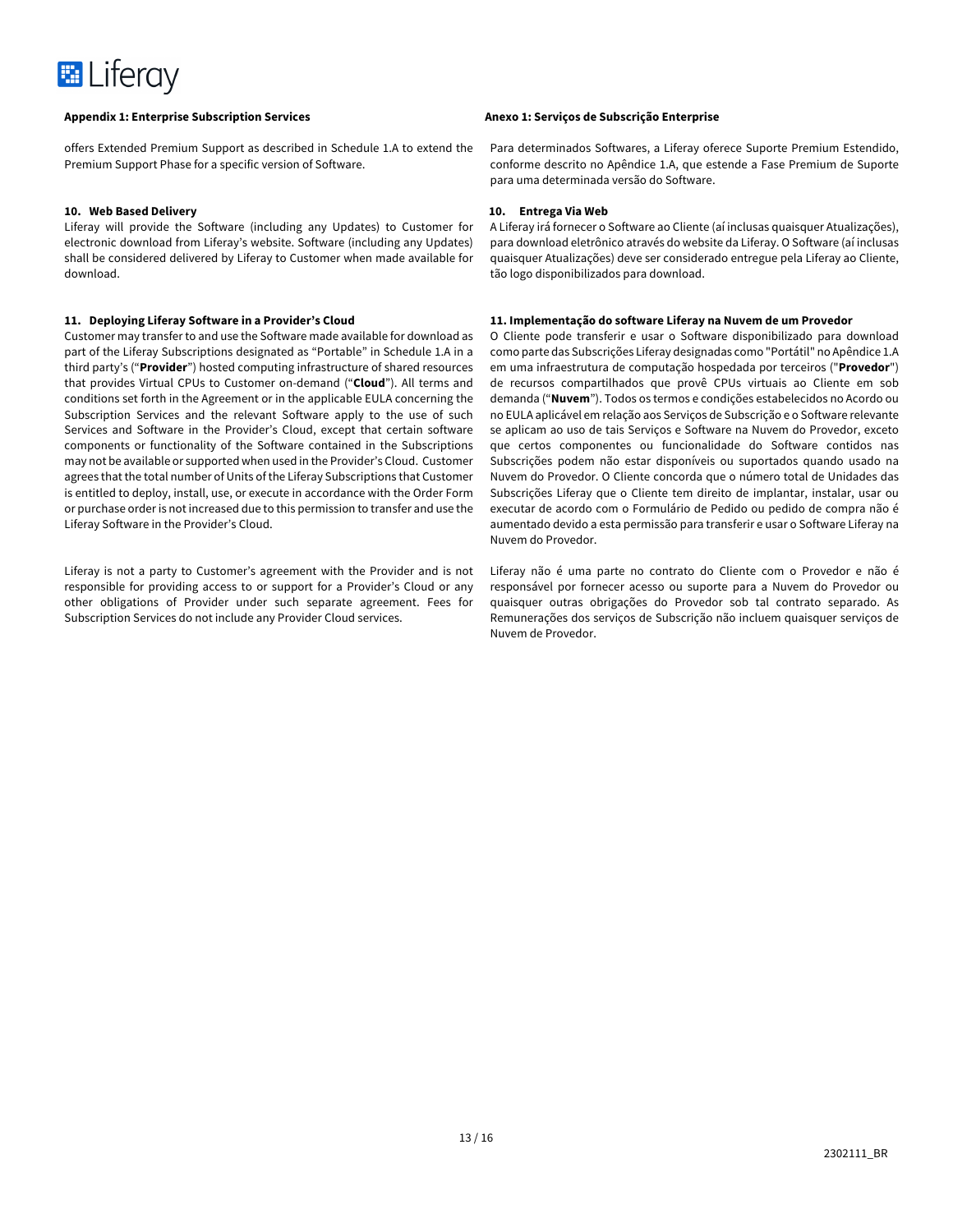# **E** Liferay

| <b>Name</b>                                            | <b>Unit</b> | <b>Licensed Software</b>                                                                   | <b>Customer</b><br><b>Portal Access</b> | Maintenance | <b>Support</b> | Legal<br><b>Assurance</b> | <b>Portable</b> |
|--------------------------------------------------------|-------------|--------------------------------------------------------------------------------------------|-----------------------------------------|-------------|----------------|---------------------------|-----------------|
|                                                        |             |                                                                                            | <b>Enterprise Subscriptions</b>         |             |                |                           |                 |
| <b>Liferay DXP</b><br><b>Subscriptions</b>             | Instance    | Liferay DXP;<br>Free Liferay Subscription Apps;<br>and<br>Workstation/Client-side software | Yes                                     | Yes         | Yes            | Yes                       | Yes             |
| <b>Liferay Commerce</b><br><b>Subscriptions</b>        | Instance    | Liferay Commerce                                                                           | <b>Yes</b>                              | Yes         | Yes            | Yes                       | Yes             |
| <b>Liferay Analytics Cloud</b><br><b>Subscriptions</b> | Plan        | N/A                                                                                        | Yes                                     | $\star$     | Yes            | N/A                       | N/A             |
| Liferay Enterprise Search<br><b>Subscriptions</b>      | Instance    | Liferay Enterprise Search                                                                  | Yes                                     | Yes         | Yes            | <b>No</b>                 | Yes             |
| Liferay Paid Apps** Add-<br>On Subscription***         | Instance    | Liferay Paid App, as applicable                                                            | Yes                                     | Yes         | Yes            | Yes                       | Yes             |
| <b>Commerce Software Add-</b><br>On Subscription***    | Instance    | Applicable add-on software                                                                 | N/A                                     | Yes         | Yes            | Yes                       | Yes             |

|                                               |                             | Supplemental Subscriptions <sup>†</sup>                                                                                                                                                                                                                                                                                                                                                  |
|-----------------------------------------------|-----------------------------|------------------------------------------------------------------------------------------------------------------------------------------------------------------------------------------------------------------------------------------------------------------------------------------------------------------------------------------------------------------------------------------|
| Name                                          | Unit                        | <b>Description</b>                                                                                                                                                                                                                                                                                                                                                                       |
| <b>Additional Named</b><br><b>Individuals</b> | Named<br><b>Individuals</b> | Adds additional Named Individuals to a Liferay Analytics Cloud Subscription Plan.                                                                                                                                                                                                                                                                                                        |
| <b>Additional Page Views</b>                  | Page Views                  | Adds additional Page Views to a Liferay Analytics Cloud Subscription Plan.                                                                                                                                                                                                                                                                                                               |
| <b>Additional Designated</b><br>Contact       | Designated<br>Contact       | Adds additional Designated Contact to Customer's account.                                                                                                                                                                                                                                                                                                                                |
| <b>Extended Premium</b><br>Support (EPS)      | Customer<br>Application     | Applies the benefits associated with the Premium Support Phase for Maintenance and Support during the Limited<br>Support Phase and beyond, as defined in the EOSL Policy, for the applicable Subscription offering and for the<br>Subscription Term specified in an Order Form.<br>EPS, if purchased, must be purchased for all Subscription Units applicable to a Customer Application. |

\* Liferay intends to periodically update, upgrade, backup, improve and/or discontinue certain functionality associated with LAC and Customer's user experience. As a result, LAC may be substantially modified. Liferay reserv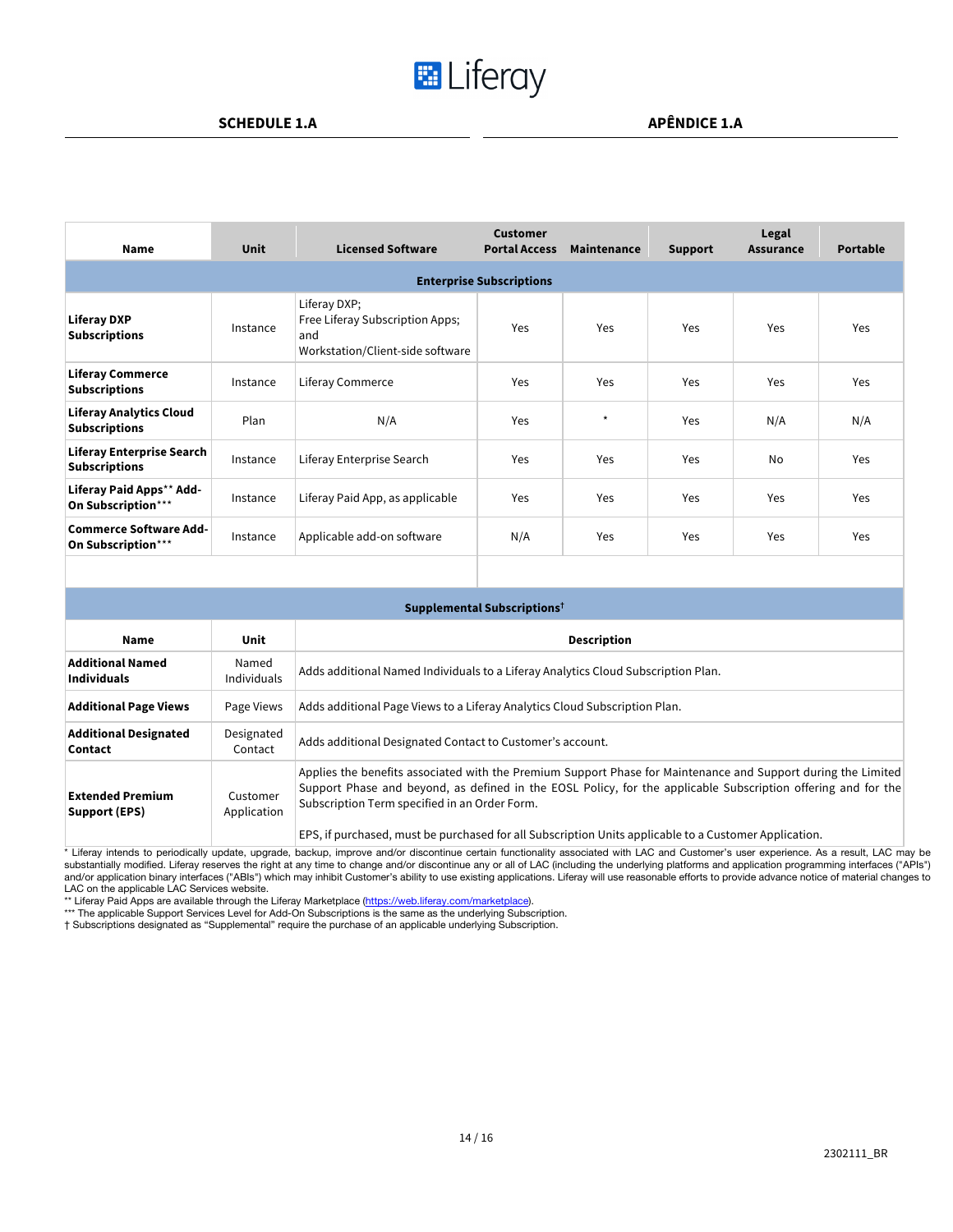

| <b>Nome</b>                                                         | <b>Unidade</b> | Software Licenciado                                                                                  | Acesso ao<br>Portal do<br><b>Cliente</b> | Manutenção | <b>Suporte</b> | Garantia<br>Jurídica | Portável |
|---------------------------------------------------------------------|----------------|------------------------------------------------------------------------------------------------------|------------------------------------------|------------|----------------|----------------------|----------|
|                                                                     |                |                                                                                                      | <b>Enterprise Subscriptions</b>          |            |                |                      |          |
| Subscrições Liferay DXP                                             | Instância      | Liferay DXP;<br>Aplicativos de Subscrição<br>Gratuita Liferay; e<br>Workstation/Client-side software | Sim                                      | Sim        | Sim            | <b>Sim</b>           | Sim      |
| Subscrições Liferay<br>Commerce                                     | Instância      | Liferay Commerce                                                                                     | Sim                                      | Sim        | Sim            | <b>Sim</b>           | Sim      |
| Subscrições Liferay<br><b>Analytics Cloud</b>                       | Plano          | N/A                                                                                                  | Sim                                      | $\star$    | <b>Sim</b>     | N/A                  | N/A      |
| Subscrições Liferay<br><b>Enterprise Search</b>                     | Instância      | Liferay Enterprise Search                                                                            | Sim                                      | Sim        | Sim            | Não                  | Sim      |
| Subscrições Liferay<br><b>Aplicativos Pagos **</b><br>Adicional *** | Instância      | Liferay Paid App, conforme<br>aplicável                                                              | Sim                                      | Sim        | Sim            | <b>Sim</b>           | Sim      |
| Subscrições Commerce<br>Software Adicional***                       | Instância      | Software adicional aplicável                                                                         | N/A                                      | Sim        | <b>Sim</b>     | <b>Sim</b>           | Sim      |
|                                                                     |                |                                                                                                      |                                          |            |                |                      |          |
|                                                                     |                |                                                                                                      |                                          |            |                |                      |          |

| Subscrições Suplementares <sup>†</sup>    |                               |                                                                                                                                                                                                                                                                                      |  |  |
|-------------------------------------------|-------------------------------|--------------------------------------------------------------------------------------------------------------------------------------------------------------------------------------------------------------------------------------------------------------------------------------|--|--|
| Nome                                      | Unidade                       | Descrição                                                                                                                                                                                                                                                                            |  |  |
| <b>Indivíduos Nomeados</b><br>adicionais  | Indivíduos<br><b>Nomeados</b> | Adiciona mais Indivíduos Nomeados a um Plano de Subscrição Liferay Analytics Cloud.                                                                                                                                                                                                  |  |  |
| Vizualização de Páginas<br>adicionais     | Vizualização<br>de Páginas    | Adiciona mais Vizualização de Páginas a um Plano de Subscrição Liferay Analytics Cloud Subscription.                                                                                                                                                                                 |  |  |
| <b>Contatos Designados</b><br>adicionais  | Contato<br>Designado          | Adiciona mais Contatos Designados à conta do Cliente.                                                                                                                                                                                                                                |  |  |
| <b>Suporte Premium</b><br>Extendido (EPS) | Aplicação do<br>Cliente       | Aplica os benefícios associados à Fase de Suporte Premium para Manutenção e Suporte durante a Fase de Suporte<br>Limitado e além, conforme definido na Política EOSL, para a oferta de Subscrição aplicável e para o Prazo da<br>Subscrição especificado em um Formulário de Pedido. |  |  |
|                                           |                               | EPS, se adquirido, deve ser adquirido para todas as Unidades de Subscrição aplicáveis a um Aplicativo do Cliente.                                                                                                                                                                    |  |  |

\* A Liferay pretende atualizar, fazer backup, melhorar e/ou descontinuar periodicamente certas funcionalidades associadas ao LAC e à experiência do usuário do Cliente. Como resultado, o<br>LAC pode ser substancialmente modifi

esforços razoáveis para fornecer um aviso prévio de alterações materiais ao LAC no site de Serviços LAC aplicável.<br>\*\* Os aplicativos pagos da Liferay estão disponíveis no Liferay Marketplace (<u>https://web.liferay.com/marke</u>

† Subscrições designadas como "Suplementares" exigem a compra de uma Subscrição subjacente aplicável.